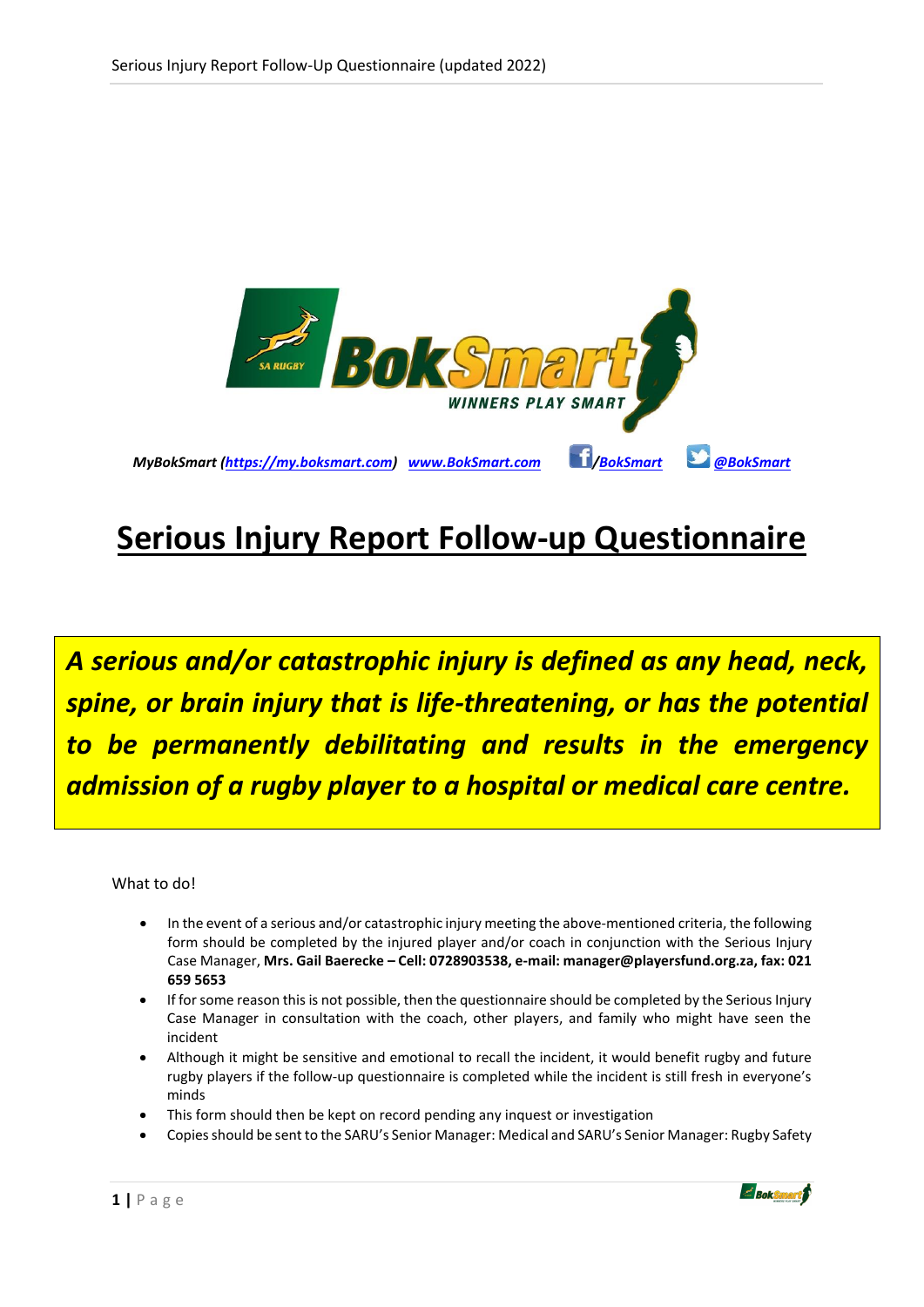#### *RESEARCH*

All serious injury data collected will be recorded and stored on a SARU database. Personal details will be provided to the Chris Burger/Petro Jackson Players Fund, who may provide financial assistance and support to catastrophically injured rugby players. This information will be stored at SARU's offices for official records of these injuries. The injury data may be used for research and publication purposes to help improve the safety standards of the game of rugby in South Africa, and to potentially prevent other injuries of this nature from occurring in the future. However, in this instance, all personal information will be regarded as confidential in any ensuing research analyses and reports on the catastrophically injured players.

 $\Box$  By ticking this box, the player agrees to the above

#### *WORLD RUGBY (WR) (FORMERLY KNOWN AS 'INTERNATIONAL RUGBY BOARD' OR 'IRB')*

All data collected will be forwarded anonymously to WORLD RUGBY and stored in a secure WORLD RUGBY database of catastrophic injuries. These data may be analysed by WORLD RUGBY for audit, player welfare, research purposes in relation to the prevention, and management of Rugby-related catastrophic injuries.

 $\Box$  By ticking this box, the player agrees to the above

#### *PLAYER'S CONSENT*

I give my express, informed consent for SARU to collect and use the information requested in this form and agree that the information can be forwarded to WORLD RUGBY, and be used by both SARU and WORLD RUGBY for the purposes of monitoring and investigating the causes of catastrophic injuries sustained in Rugby Union, in accordance with the SARU Privacy Policy.

 $\Box$  By ticking this box, the player consents to the above

#### *PARENT/GUARDIAN CONSENT*

I give my express, informed consent for SARU to collect and use and submit the information requested in this form and agree that the information can be forwarded to WORLD RUGBY, and be used by both SARU and WORLD RUGBY for the purposes of monitoring and investigating the causes of catastrophic injuries sustained in Rugby Union, in accordance with the **SARU Privacy Policy**.

 $\Box$  By ticking this box, the parent/guardian consents to the above

*Parent/Guardian Name:*

*Parent/Guardian ID:*

*Parent/Guardian Signature:*

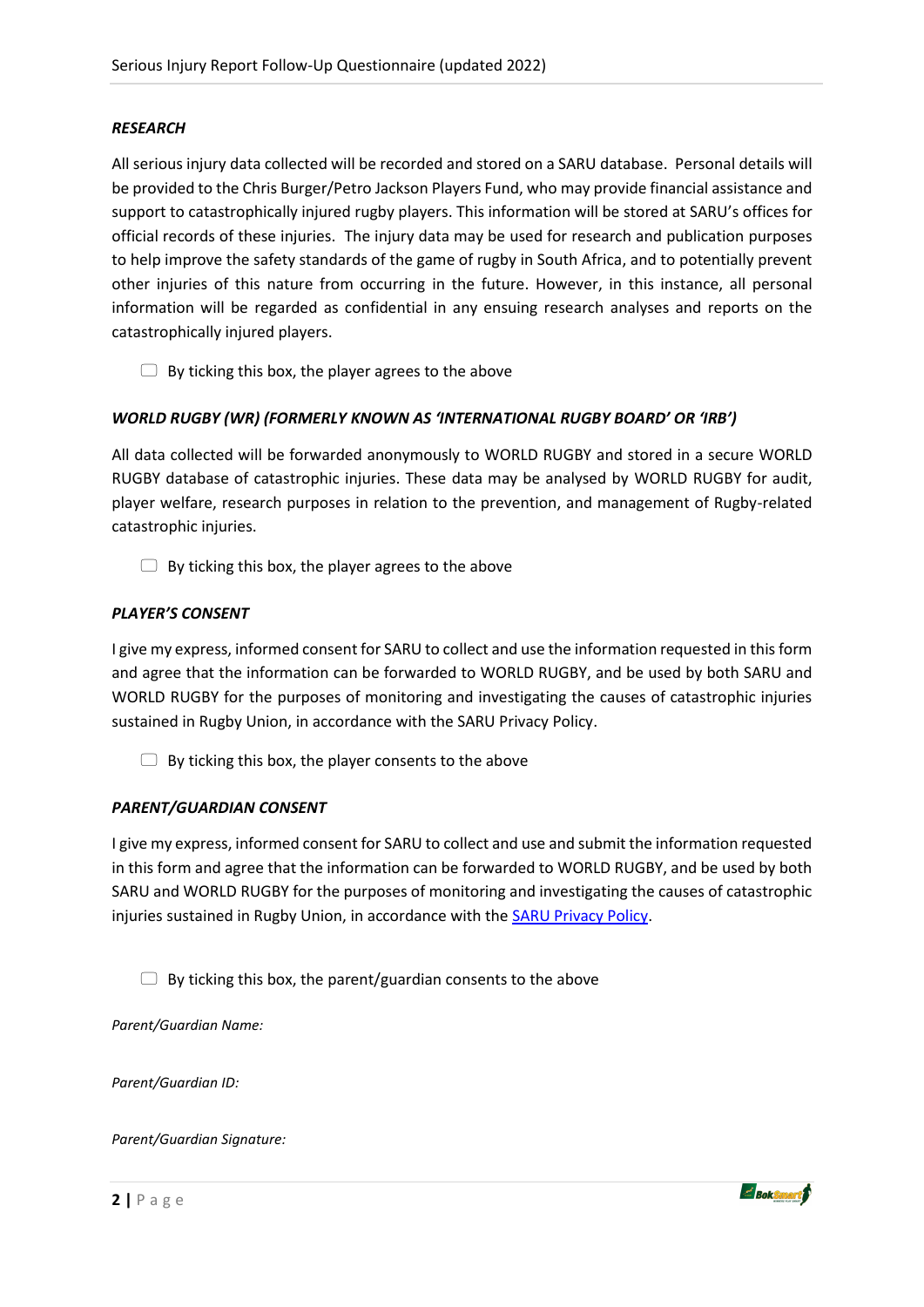# *SECTION A: PERSONAL DETAILS (PRINT CLEARLY)*

| Surname: __________________________                                                  |                                        |  |  |
|--------------------------------------------------------------------------------------|----------------------------------------|--|--|
|                                                                                      | Known as (nickname): _________________ |  |  |
| Date that form was completed:<br>$D$ $D$                                             | M     M   /<br>Y.                      |  |  |
|                                                                                      |                                        |  |  |
| ID Number:                                                                           |                                        |  |  |
|                                                                                      |                                        |  |  |
| Passport Number:                                                                     |                                        |  |  |
|                                                                                      |                                        |  |  |
| Passport type (country of issue):<br><u> 1989 - Johann John Stone, mars et al. (</u> | Marital status:                        |  |  |
| Playing position:                                                                    | <b>SARU Registration number:</b>       |  |  |
| <b>Residential address:</b>                                                          | Tel./Cell. Number:                     |  |  |
|                                                                                      |                                        |  |  |
| Next of Kin:                                                                         | Contact number (next of kin):          |  |  |
| Name of Rugby Club/School:                                                           | Provincial Union (e.g. Bulls):         |  |  |
|                                                                                      |                                        |  |  |

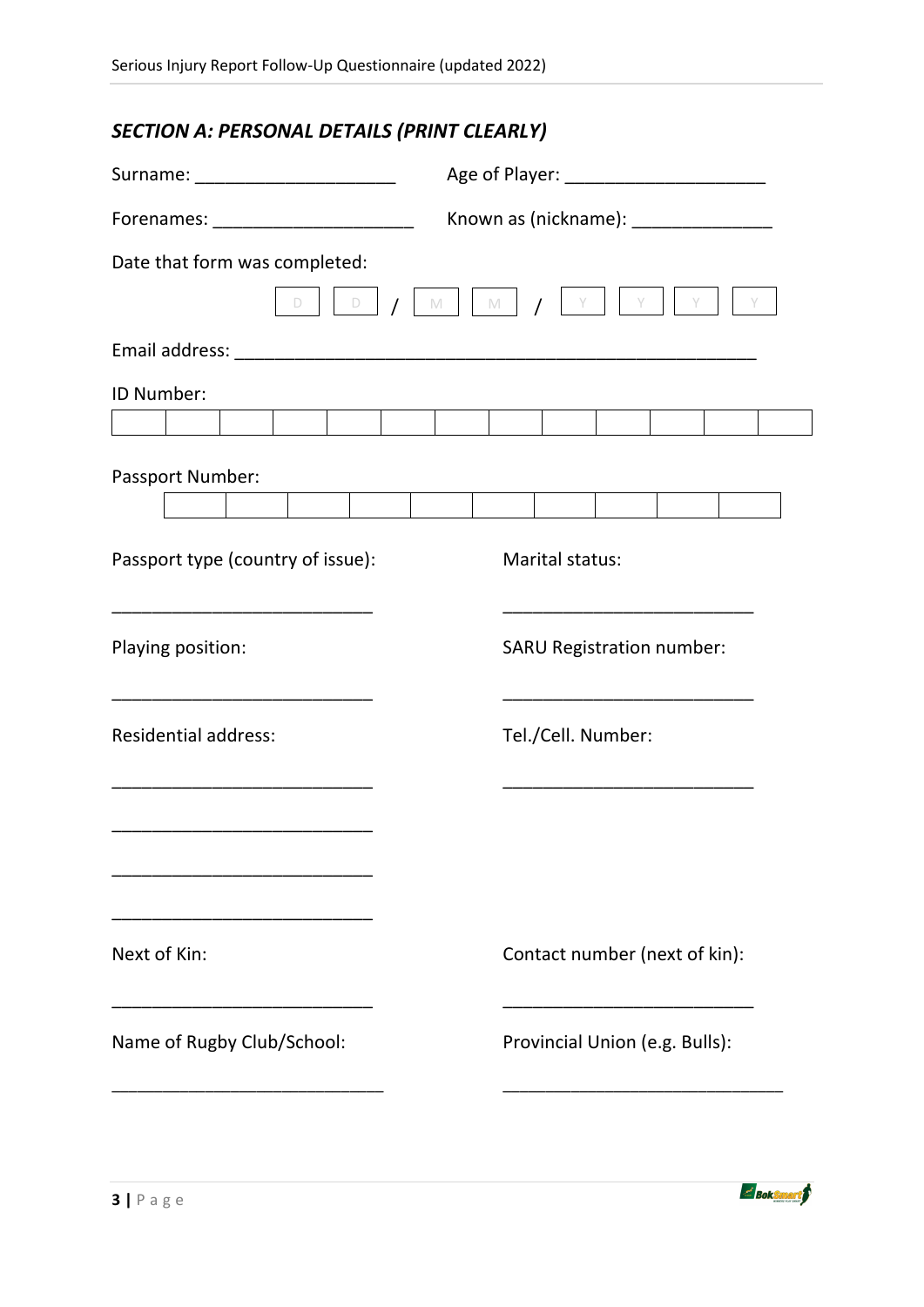|    | 1. Date of Birth<br>D<br>M<br>M                                                                                                                                                                                                              |  |  |  |  |
|----|----------------------------------------------------------------------------------------------------------------------------------------------------------------------------------------------------------------------------------------------|--|--|--|--|
|    | 2. Gender:<br>Female<br>Male                                                                                                                                                                                                                 |  |  |  |  |
|    | 3. Player's Weight in Kilogram (kg)                                                                                                                                                                                                          |  |  |  |  |
|    | a. At the time of Injury:<br>kg                                                                                                                                                                                                              |  |  |  |  |
|    | b. What is the player's current weight?<br>kg                                                                                                                                                                                                |  |  |  |  |
|    | 4. Player's Height in Cm at the time of injury (cm): ___________________________                                                                                                                                                             |  |  |  |  |
|    | 5. Country of birth:                                                                                                                                                                                                                         |  |  |  |  |
| 6. | Ethnicity:                                                                                                                                                                                                                                   |  |  |  |  |
|    | Arabic<br>White<br>Asian<br>$\Box$ Coloured/Mixed Ancestry<br>$\supset$ Indian<br><b>Black African</b><br><b>Black Caribbean</b><br>Other<br>$\Box$ Pacific Islander                                                                         |  |  |  |  |
|    | 7. What age did the player start playing rugby?                                                                                                                                                                                              |  |  |  |  |
| 8. | Number of years that the player has been playing rugby:                                                                                                                                                                                      |  |  |  |  |
|    | 9. How many seasons of rugby has the player played prior to<br>this<br>season:___________________                                                                                                                                            |  |  |  |  |
|    | 10. Grade of play                                                                                                                                                                                                                            |  |  |  |  |
|    | a. Player's current grade of play (please select highest level of play)<br>$\Box$ School<br>$\Box$ Non-professional Provincial<br><b>Professional Provincial</b><br>□ School Provincial<br>□ School International<br>$\supset$ International |  |  |  |  |
|    | $\Box$ Club                                                                                                                                                                                                                                  |  |  |  |  |

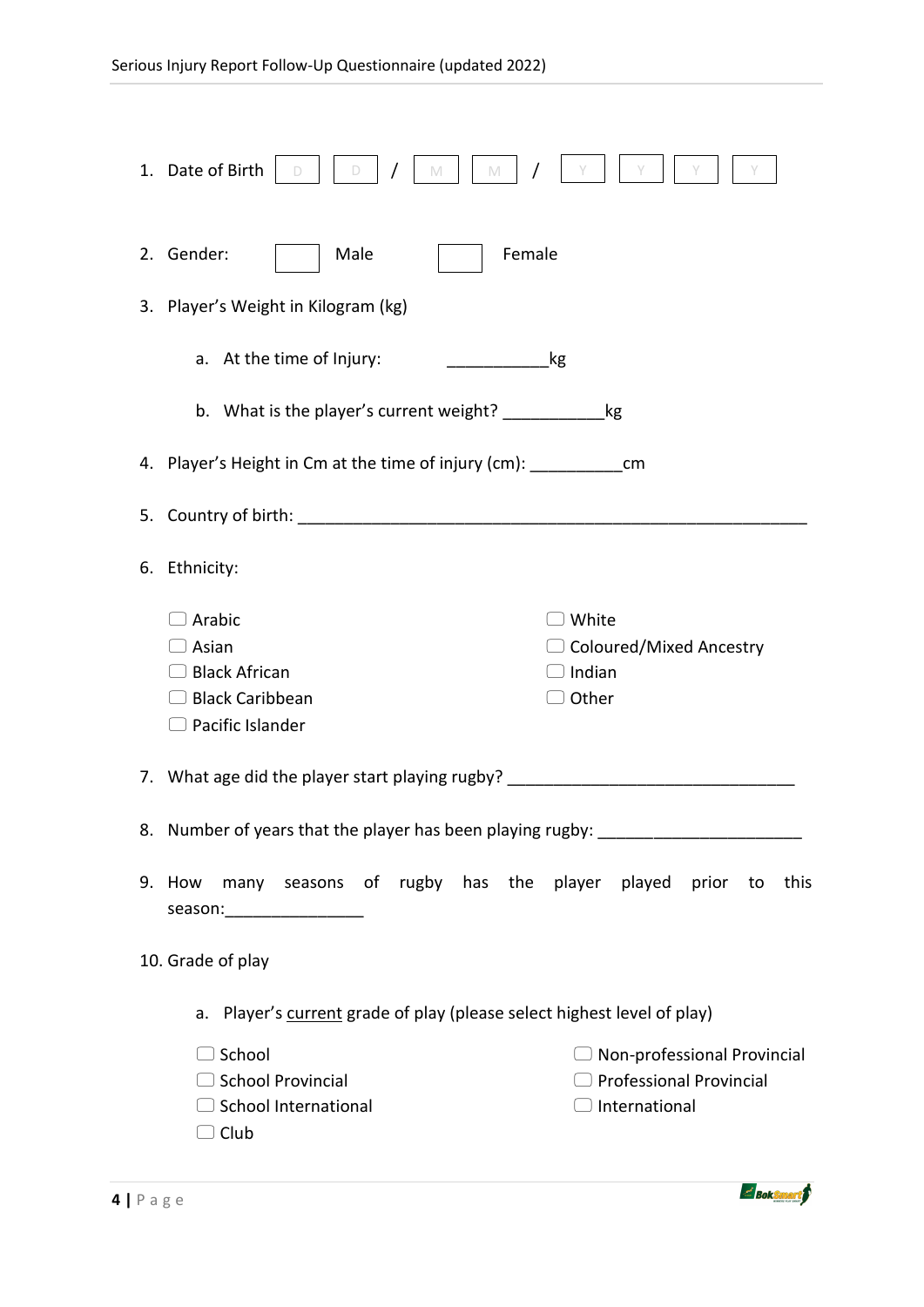|                            | b. Player's current playing age-group                               |                              |
|----------------------------|---------------------------------------------------------------------|------------------------------|
|                            | $\Box$ Junior ( <u13)< td=""><td><math>\Box</math> U18</td></u13)<> | $\Box$ U18                   |
|                            | $\Box$ U13                                                          | $\Box$ U19                   |
|                            | $\Box$ U14                                                          | $\Box$ U21                   |
|                            | $\Box$ U15                                                          | $\supseteq$ U23              |
|                            | $\Box$ U16                                                          | $\supset$ Senior             |
|                            | $\Box$ U17                                                          |                              |
| c.                         | Is the player registered at their Province?                         |                              |
|                            | $\Box$ Yes<br>$\Box$ No                                             |                              |
|                            | d. Is the player registered at SARU?                                |                              |
|                            | $\supset$ Yes<br>$\Box$ No                                          |                              |
|                            | 11. Player's Usual playing position:                                |                              |
|                            | $\Box$ 1 – Loose-head prop                                          | $\Box$ 9 – Scrum/Inside half |
| $\Box$ 2 – Hooker          |                                                                     | $\Box$ 10 – Fly/Outside half |
| $\Box$ 3 – Tight-head prop |                                                                     | $\Box$ 11 – Left Wing        |
|                            | $\Box$ 4 – Lock                                                     | $\Box$ 12 - Inside centre    |
|                            | $\Box$ 5 - Lock                                                     | $\Box$ 13 - Outside centre   |
|                            | $\Box$ 6 – Open-side flank                                          | $\Box$ 14 – Right Wing       |
|                            | $\Box$ 7 – Blind-side flank                                         | $\Box$ 15 - Full back        |
|                            | $\Box$ 8 – Eighth man                                               |                              |
|                            |                                                                     |                              |

12. Number of years the player has been playing in this position: \_\_\_\_\_\_\_\_\_\_\_\_\_

13. Provide any specific, relevant information about the player's background:

\_\_\_\_\_\_\_\_\_\_\_\_\_\_\_\_\_\_\_\_\_\_\_\_\_\_\_\_\_\_\_\_\_\_\_\_\_\_\_\_\_\_\_\_\_\_\_\_\_\_\_\_\_\_\_\_\_\_\_\_\_\_\_\_\_\_\_\_\_\_\_\_\_\_\_ \_\_\_\_\_\_\_\_\_\_\_\_\_\_\_\_\_\_\_\_\_\_\_\_\_\_\_\_\_\_\_\_\_\_\_\_\_\_\_\_\_\_\_\_\_\_\_\_\_\_\_\_\_\_\_\_\_\_\_\_\_\_\_\_\_\_\_\_\_\_\_\_\_\_\_ \_\_\_\_\_\_\_\_\_\_\_\_\_\_\_\_\_\_\_\_\_\_\_\_\_\_\_\_\_\_\_\_\_\_\_\_\_\_\_\_\_\_\_\_\_\_\_\_\_\_\_\_\_\_\_\_\_\_\_\_\_\_\_\_\_\_\_\_\_\_\_\_\_\_\_ \_\_\_\_\_\_\_\_\_\_\_\_\_\_\_\_\_\_\_\_\_\_\_\_\_\_\_\_\_\_\_\_\_\_\_\_\_\_\_\_\_\_\_\_\_\_\_\_\_\_\_\_\_\_\_\_\_\_\_\_\_\_\_\_\_\_\_\_\_\_\_\_\_\_\_ \_\_\_\_\_\_\_\_\_\_\_\_\_\_\_\_\_\_\_\_\_\_\_\_\_\_\_\_\_\_\_\_\_\_\_\_\_\_\_\_\_\_\_\_\_\_\_\_\_\_\_\_\_\_\_\_\_\_\_\_\_\_\_\_\_\_\_\_\_\_\_\_\_\_\_ \_\_\_\_\_\_\_\_\_\_\_\_\_\_\_\_\_\_\_\_\_\_\_\_\_\_\_\_\_\_\_\_\_\_\_\_\_\_\_\_\_\_\_\_\_\_\_\_\_\_\_\_\_\_\_\_\_\_\_\_\_\_\_\_\_\_\_\_\_\_\_\_\_\_\_

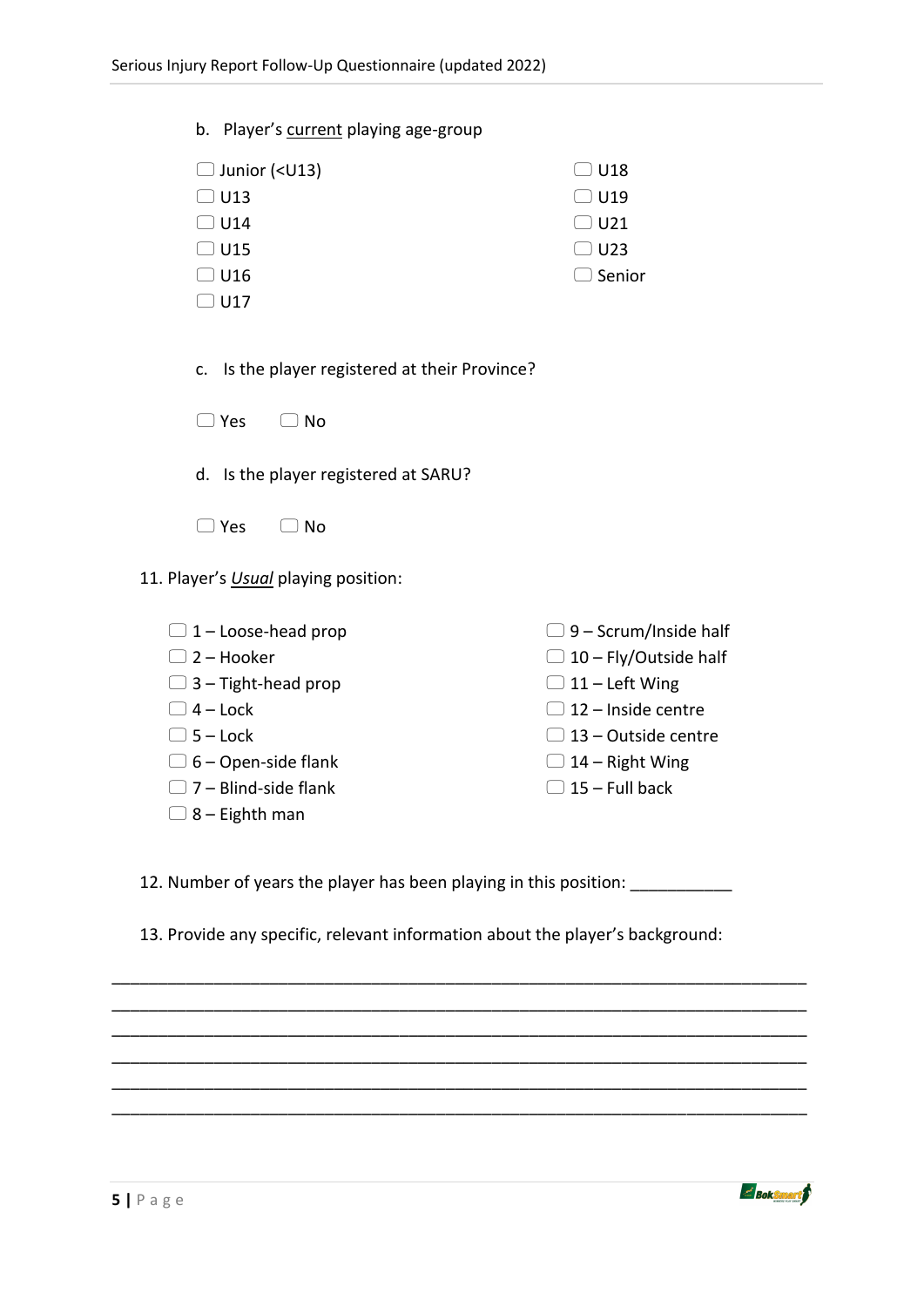# *SECTION B: INJURY CIRCUMSTANCES (PRINT CLEARLY)*

14. How well did the player recall the events of the day?

| No recollection                      |  |
|--------------------------------------|--|
| Vaguely remembered                   |  |
| Somewhat                             |  |
| )Well                                |  |
| Extremely well                       |  |
| 15.                                  |  |
| Date of Injury<br>a.                 |  |
| D<br>D<br>$\mathbb{M}$<br>M          |  |
| Time that the injury occurred:<br>b. |  |
|                                      |  |
| H<br>$\mathbb{M}$<br>am / pm<br>M    |  |
| 16. Did the injury occur during:     |  |
| Match                                |  |
| 15-a-side match                      |  |
| 7-a-side match                       |  |
| Training activity                    |  |
| Rugby skills training, Full contact  |  |
| Rugby skills training, Semi-contact  |  |
| Rugby skills training, Non-contact   |  |
| Was match/training under:            |  |
| Natural light                        |  |
| Artificial light                     |  |
|                                      |  |
| Other (please specify):              |  |

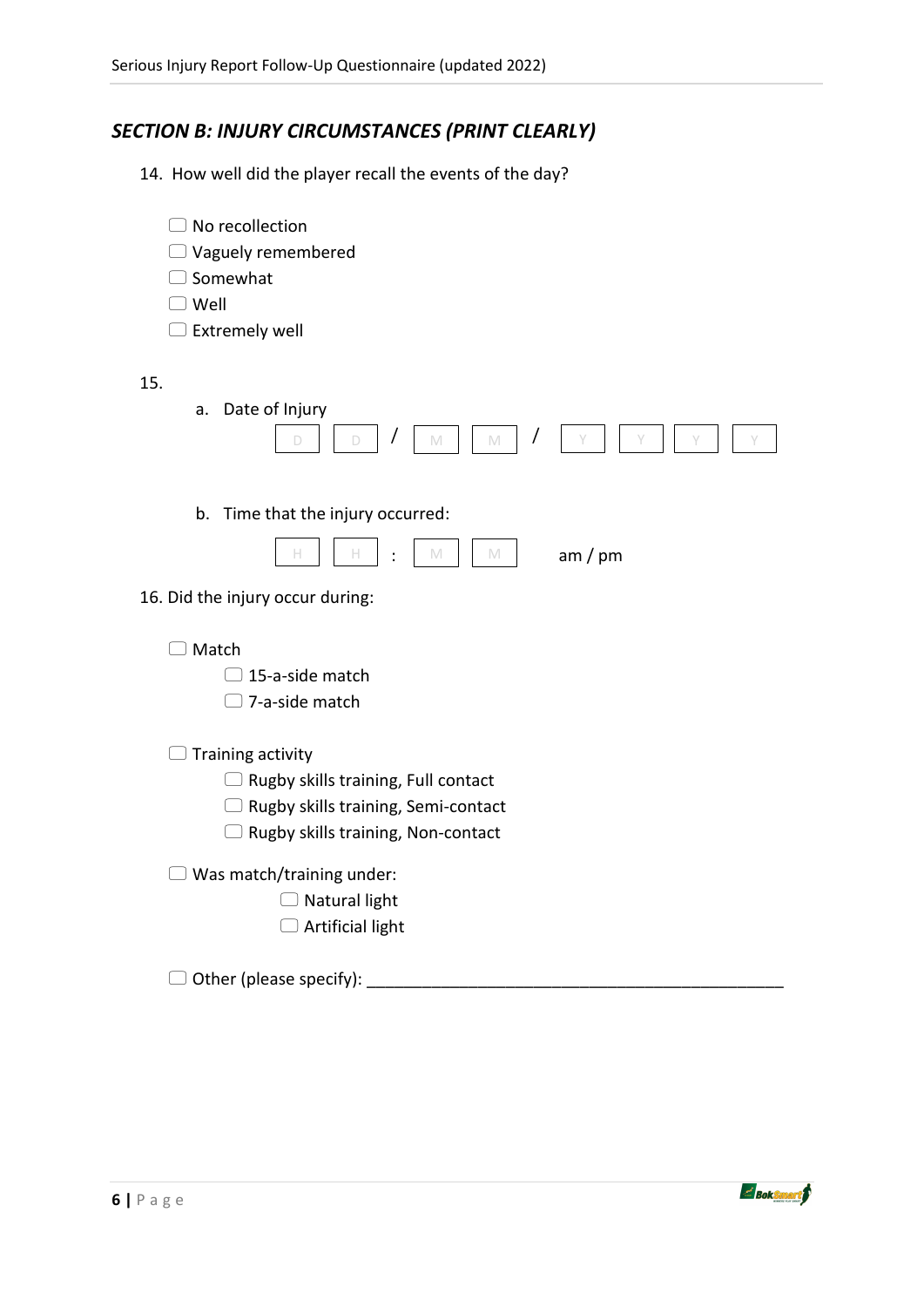#### 17.

- a. At what stage of the season did the injury occur?
	- □ Off-season
	- □ Pre-season
	- In-season
		- $\Box$  First month of the season
		- Mid-season
		- □ Last month of the season
- b. What type of match was it?

| Level of the game                                                          |                                                                                   |  |  |
|----------------------------------------------------------------------------|-----------------------------------------------------------------------------------|--|--|
| School<br><b>School Provincial</b><br><b>School International</b><br>Club  | Non-professional Provincial<br><b>Professional Provincial</b><br>International    |  |  |
| Type of game                                                               |                                                                                   |  |  |
| Tournament/Competition<br>Friendly match<br>League match<br>Practice match | Social match<br>Hostel league match<br>Farm league match<br>Informal league match |  |  |
| Grade of opposition<br>c.                                                  |                                                                                   |  |  |
| School<br><b>School Provincial</b><br>School International<br>$\Box$ Club  | Non-professional Provincial<br><b>Professional Provincial</b><br>International    |  |  |
| d. In which period of the game did the injury occur?                       |                                                                                   |  |  |

- Warm-up  $\Box$  1<sup>st</sup> Quarter  $\Box$  3<sup>rd</sup> Quarter  $\Box$  4<sup>th</sup> Quarter
- $\Box$  2<sup>nd</sup> Quarter

□ Cool-down

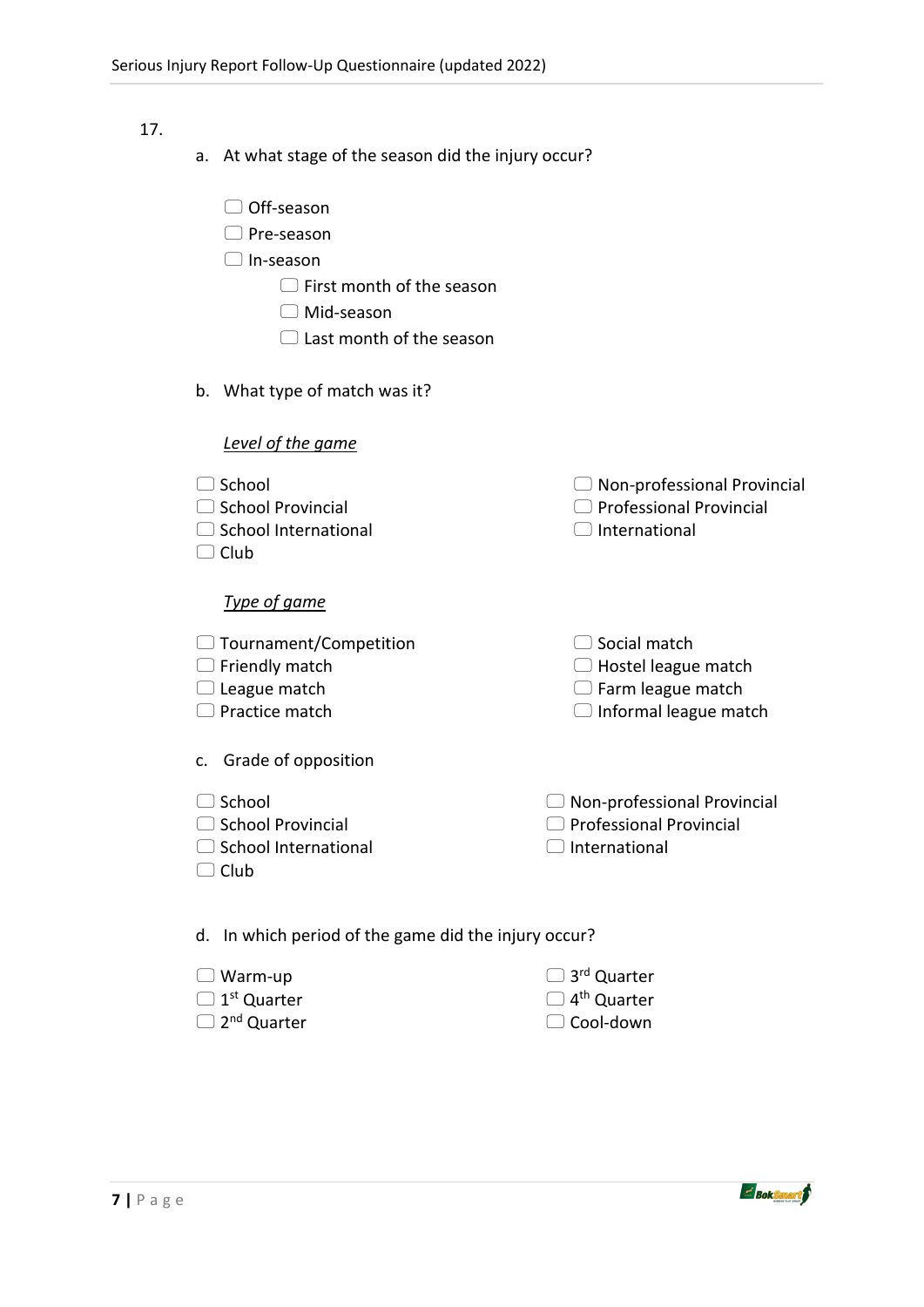e. Was the incident leading to the injury as a result of foul or dangerous play as defined in Law 10.4 "Dangerous Play and Misconduct"?

- If *Yes*, then answer *17f* and if answered *No*, then complete *17g*
	- f. Classifications of dangerous play
		- $\Box$  Punching or striking
		- $\Box$  Stamping or trampling
		- $\Box$  Kicking
		- $\Box$  Tripping
		- $\Box$  Early or late tackle
		- $\Box$  Tackle above the line of the shoulders
		- $\Box$  Stiff-arm tackle
		- $\Box$  Playing a player without the ball
- $\Box$  Tackling an opponent whose feet are off the ground
- $\Box$  Dangerous charging
- $\Box$  Scrum front row rushing opponents
- $\Box$  Scrum front row lifting opponents
- $\Box$  Collapsing a scrum, ruck or maul
- $\Box$  Tip/lifting/spear tackle
- $\Box$  Retaliation

g. Did the referee take any action?

| $\Box$ Yes $\Box$ No |  |  |  |
|----------------------|--|--|--|
| Explain:             |  |  |  |

\_\_\_\_\_\_\_\_\_\_\_\_\_\_\_\_\_\_\_\_\_\_\_\_\_\_\_\_\_\_\_\_\_\_\_\_\_\_\_\_\_\_\_\_\_\_\_\_\_\_\_\_\_\_\_\_\_\_\_\_\_\_\_\_\_\_

h. Playing position *at the time of injury*

- $\Box$  1 Loose-head prop
- $\Box$  2 Hooker
- $\Box$  3 Tight-head prop
- $\Box$  4 Lock
- $\Box$  5 Lock
- $\Box$  6 Open-side flank
- $\Box$  7 Blind-side flank
- $\Box$  8 Eighth man
- $\Box$  9 Scrum/Inside half
- $\Box$  10 Fly/Outside half
- $\Box$  11- Left Wing
- $\Box$  12 Inside centre
- $\Box$  13 Outside centre
- $\Box$  14 Right Wing
- $\Box$  15 Full back

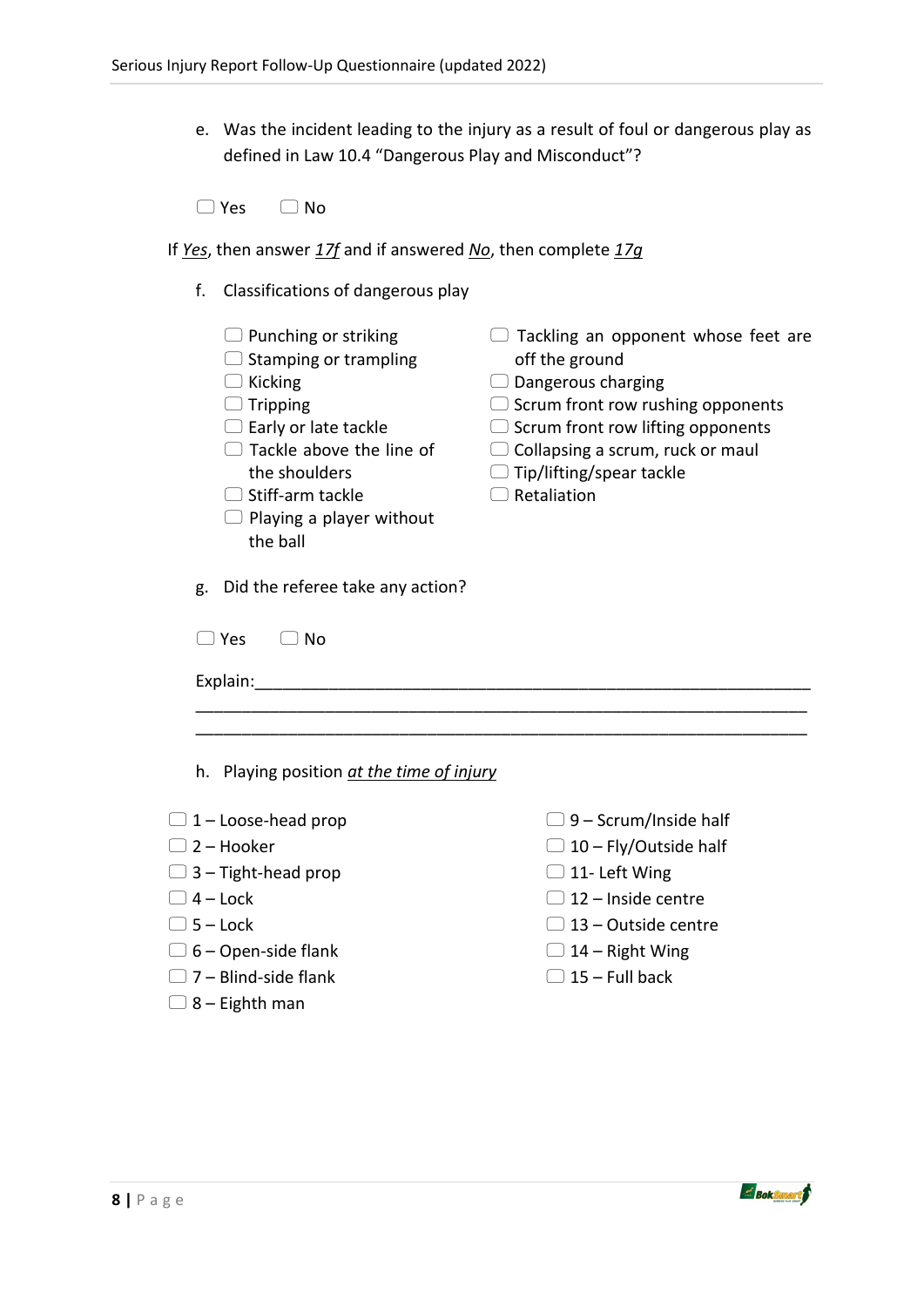i. Was the player playing in his/her usual playing position?

If the player answered No, and was not playing in his/her usual position, then give the reason why?

|               | 18. Who was officiating or leading the match / training session?                    |  |  |
|---------------|-------------------------------------------------------------------------------------|--|--|
|               | $\supset$ Referee<br>Spectator                                                      |  |  |
|               | Teacher<br>Coach                                                                    |  |  |
|               | Other (Please specify)_______<br>∋ No-one                                           |  |  |
| $\Box$ Player |                                                                                     |  |  |
|               | 19. Was a Union-appointed referee in control of the game?                           |  |  |
|               | )Yes<br>) No                                                                        |  |  |
| 20.           |                                                                                     |  |  |
|               | a. Had the referee attended a SARU or WORLD RUGBY Level referee-training<br>course? |  |  |
|               | $\Box$ Yes<br>$\Box$ No                                                             |  |  |
|               | b. If Yes then give details of referee's training:                                  |  |  |
|               |                                                                                     |  |  |
|               |                                                                                     |  |  |
|               | c. Date of the most recent course attended<br>M<br>M<br>D                           |  |  |
|               | d. Had the referee attended a BokSmart Rugby Safety course?                         |  |  |
|               | )Yes<br>) No                                                                        |  |  |
|               | e. If Yes then provide the referee's BS-number: _________                           |  |  |

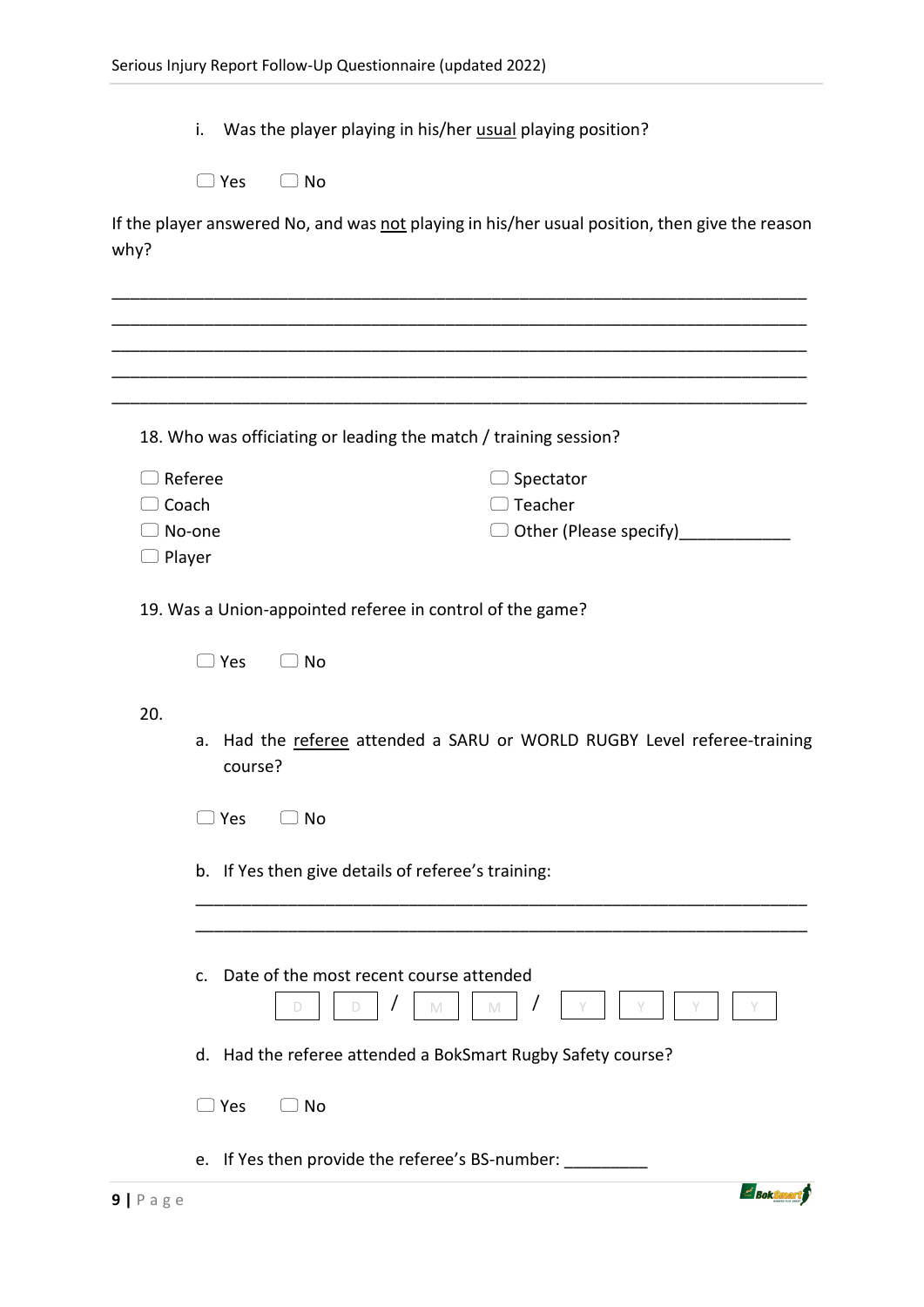| f.<br>Had the coach attended a SARU or WORLD RUGBY Level coaching course?                             |
|-------------------------------------------------------------------------------------------------------|
| ) No<br>$\supset$ Yes                                                                                 |
| g. If Yes then give details of the coach's training:                                                  |
| h. Date of the most recent course attended                                                            |
| D.<br>M<br>D<br>M                                                                                     |
| Had the coach attended a BokSmart Rugby Safety course?<br>i.                                          |
| $\Box$ Yes<br>) No                                                                                    |
| If Yes then provide the coach's BS-number: __________<br>j.                                           |
| 21. Briefly describe the events that led up to the injury (if possible in the player's own<br>words): |
|                                                                                                       |
|                                                                                                       |
|                                                                                                       |

# *SECTION C: INJURY EVENT (PRINT CLEARLY)*

22.

- a. Did the player warm-up properly before the match or training session?
- $\Box$  Yes  $\Box$  No
- b. Did the player stretch before the match or training session?
- □ Yes □ No

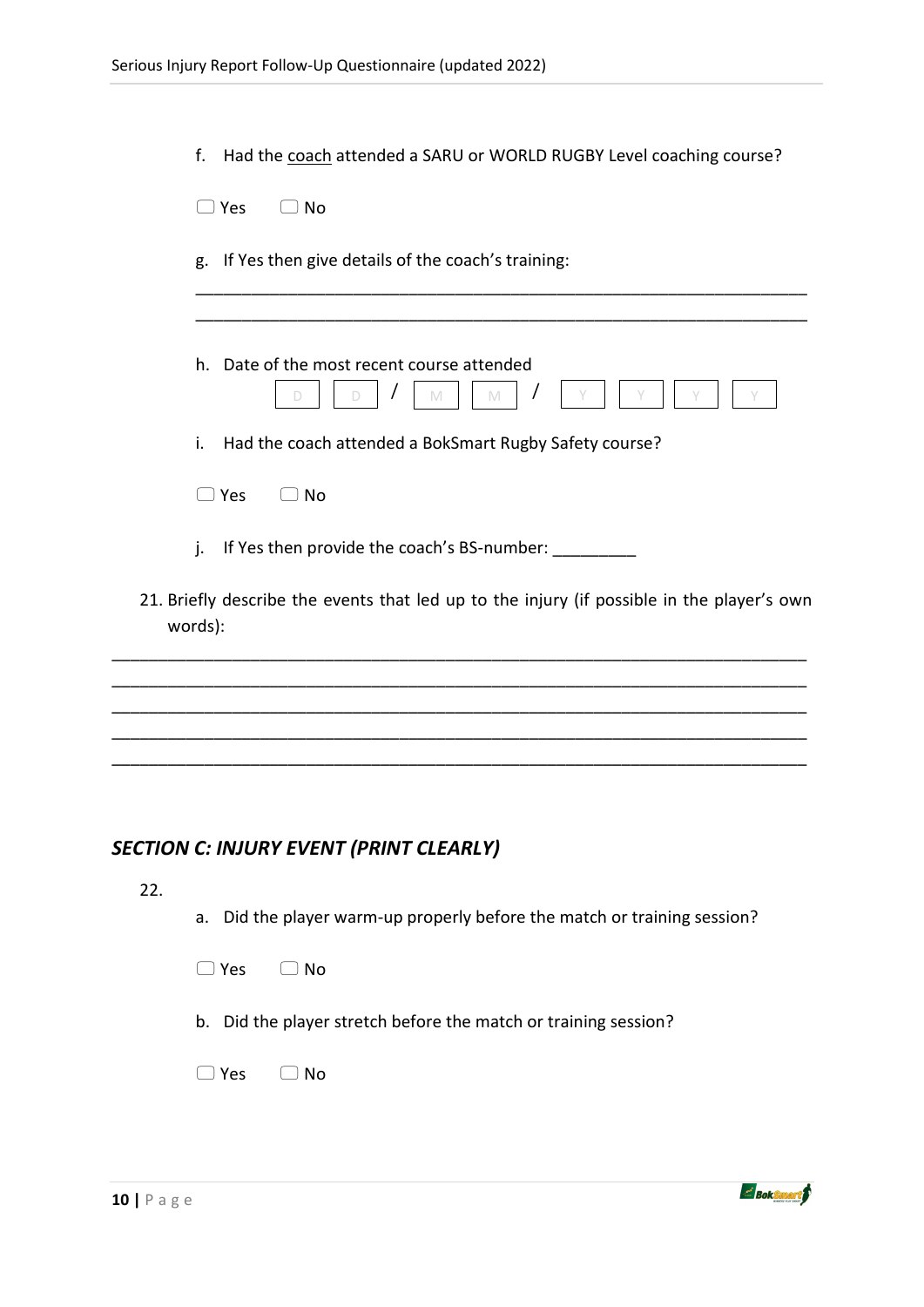- 23. Indicate the event causing the catastrophic injury (thereafter, please describe and answer the *relevant and corresponding event* section):
	- □Collision  $\Box$ Tackle  $\Box$ Scrum  $\Box$ Ruck  $\Box$ Maul □Lineout  $\Box$ Kicking  $\Box$ Running  $\Box$  Other: □Unclear  $\Box$ Not applicable

#### 24. *Tackle*

- a. What was the injured player's role in the tackle?
	- $\Box$  Ball carrier
		- □ Tackled from behind
		- $\Box$  Tackled from the side
		- □ Tackled from the front

 $\Box$  Support player to ball carrier

 $\Box$  Tackler

- $\Box$  Tackling from behind
- $\Box$  Tackling from the side
- $\Box$  Tackling from the front

 $\Box$  Support player to tackler

- b. What type of contact was involved?
	- $\Box$  Arm
	- $\Box$  Collision (no-arms, deliberate)
	- $\Box$  Jersey
	- $\Box$  Lift (example spear)
	- □ Shoulder
	- $\Box$  Smother
	- $\Box$  Tap

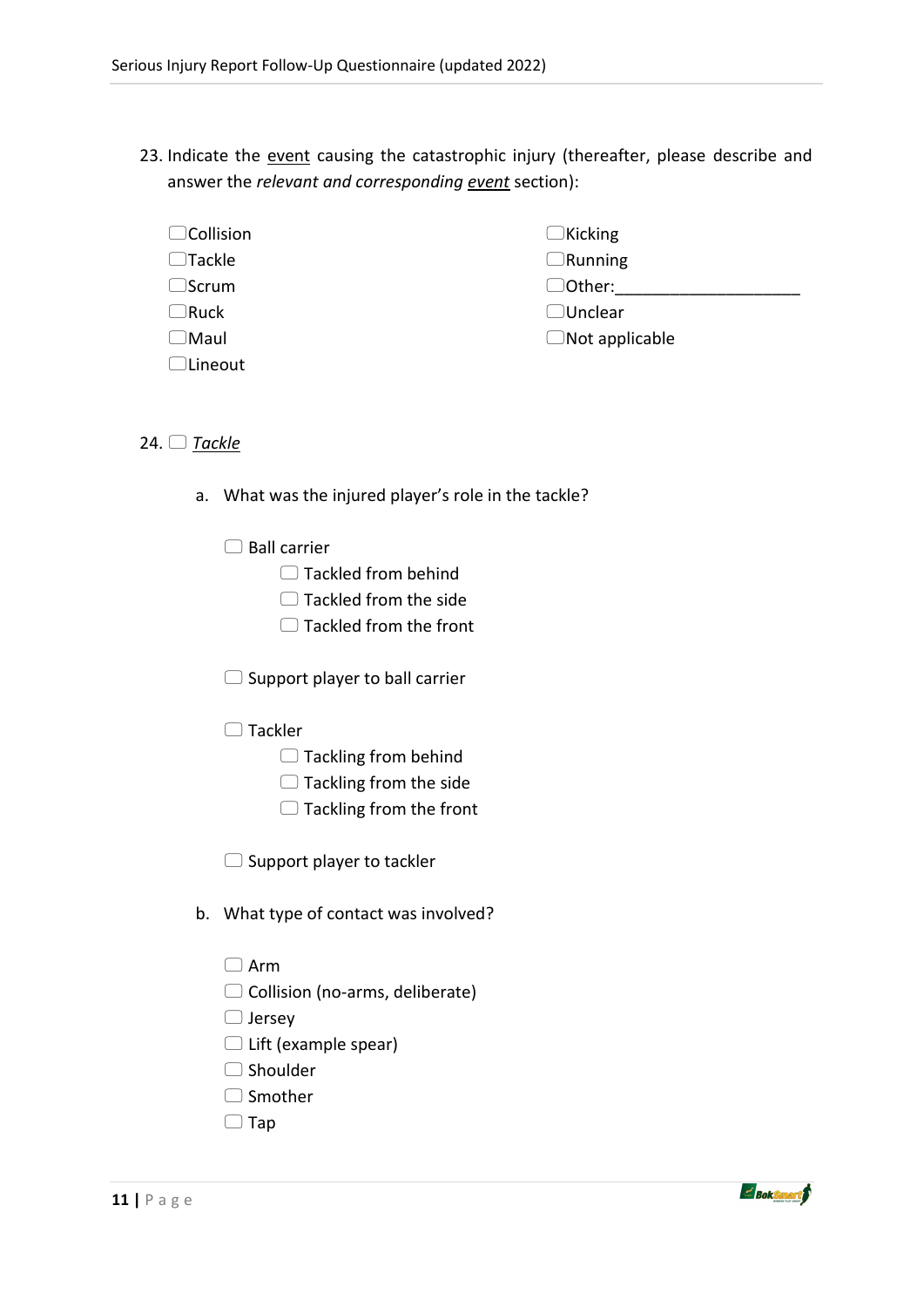c. Indicate the following specifics as best you can with regards to the tackle situation;



d. Tick off all the additional specifics as best you can with regards to the tackle situation;

| Number of Tacklers | Tackle Type                                       |  |
|--------------------|---------------------------------------------------|--|
|                    |                                                   |  |
| T                  | €<br>Arms wrapped around the<br>player            |  |
| ⊕                  | ▾                                                 |  |
| $\overline{2}$     | Shoulder charge (no arms<br>used in the tackle)   |  |
| ¢                  | ¢                                                 |  |
| 3 or more          | Spear tackle/pile drive<br>(head below shoulders) |  |
|                    |                                                   |  |
|                    | Head is first point of<br>contact with the ground |  |
|                    |                                                   |  |
|                    | Pulled /scragged by the<br>collar                 |  |

e. Please provide any further information relevant to the tackle e.g. head was first point of contact with the ground, upper body was first contact with the post, etc.

\_\_\_\_\_\_\_\_\_\_\_\_\_\_\_\_\_\_\_\_\_\_\_\_\_\_\_\_\_\_\_\_\_\_\_\_\_\_\_\_\_\_\_\_\_\_\_\_\_\_\_\_\_\_\_\_\_\_\_\_\_\_\_ \_\_\_\_\_\_\_\_\_\_\_\_\_\_\_\_\_\_\_\_\_\_\_\_\_\_\_\_\_\_\_\_\_\_\_\_\_\_\_\_\_\_\_\_\_\_\_\_\_\_\_\_\_\_\_\_\_\_\_\_\_\_\_ \_\_\_\_\_\_\_\_\_\_\_\_\_\_\_\_\_\_\_\_\_\_\_\_\_\_\_\_\_\_\_\_\_\_\_\_\_\_\_\_\_\_\_\_\_\_\_\_\_\_\_\_\_\_\_\_\_\_\_\_\_\_\_ \_\_\_\_\_\_\_\_\_\_\_\_\_\_\_\_\_\_\_\_\_\_\_\_\_\_\_\_\_\_\_\_\_\_\_\_\_\_\_\_\_\_\_\_\_\_\_\_\_\_\_\_\_\_\_\_\_\_\_\_\_\_\_

25.

*Scrum*

a. Was the scrum part of a training session or match

 $\Box$  Training session □ Match

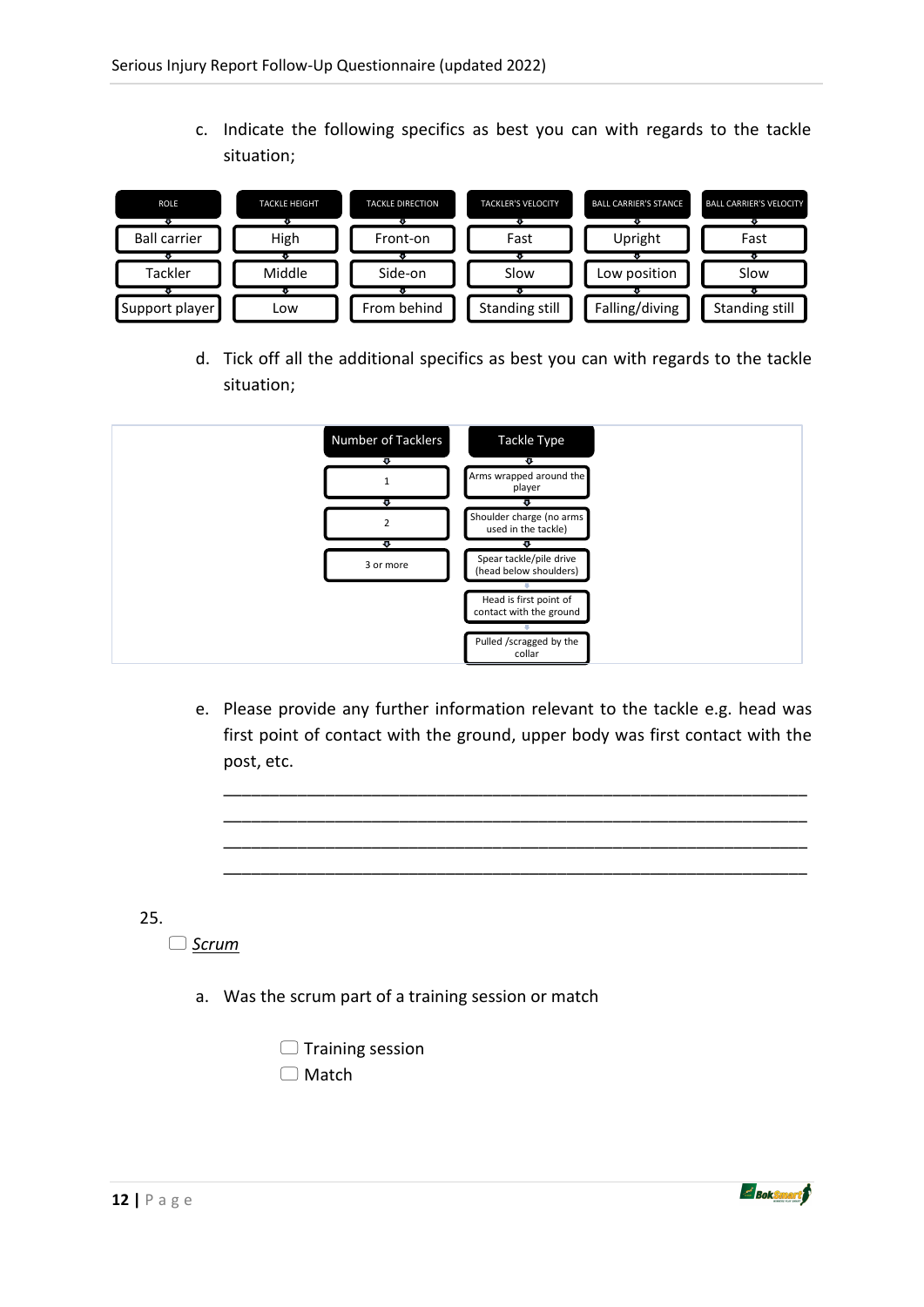b. If during Training, then was this against a scrum machine or live opposition?

 $\Box$  Scrum machine

 $\Box$  How many players were going in against the machine?

 $\Box$  Live opposition

Indicate below how many players were contesting the scrum for both packs?

| Injured player's team                           | Opposition team                                 |
|-------------------------------------------------|-------------------------------------------------|
| $\Box$ 3                                        | $\left( \begin{array}{c} \end{array} \right)$ 3 |
| $\left( \begin{array}{c} \end{array} \right)$ 5 | $\left( \begin{array}{c} \end{array} \right)$ 5 |
| ၊ 6                                             | $\Box$ 6                                        |
|                                                 | $\left  \quad \right $ 7                        |
|                                                 |                                                 |

c. Which team had the put-in in the scrum?

 $\Box$  Player's own team  $\Box$  Opposition team

- d. Did the injury involve any of the following:
	- $\Box$  Collapsed scrum
	- Impact on engagement
	- $\Box$  Player popping out of the scrum
	- $\Box$  Scrum wheeling/rotating



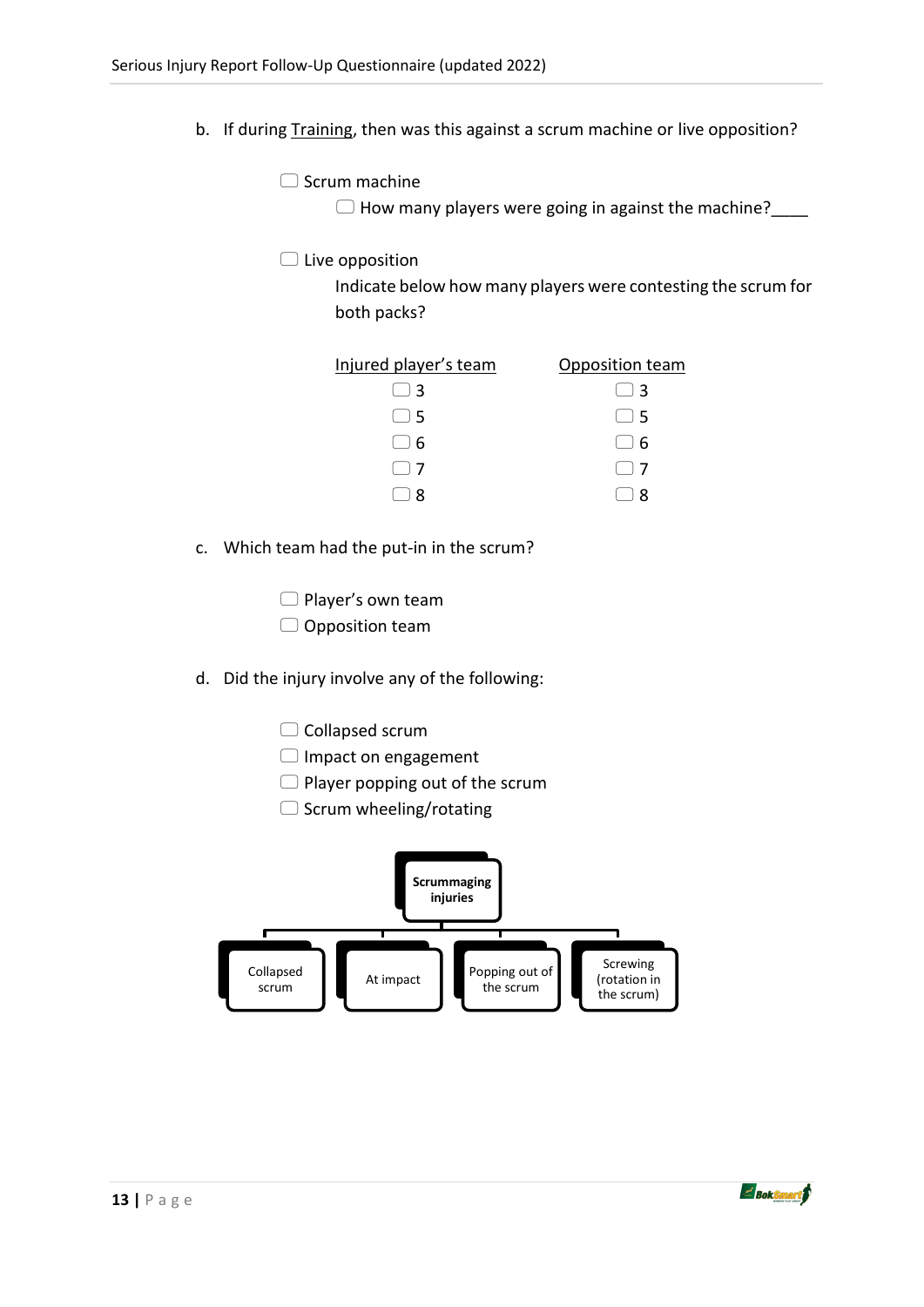|     |    | e. Please provide any further information relevant to the scrum e.g. which player<br>popped first, which team collapsed first, number of scrum resets, make and<br>age of scrum machine etc. |
|-----|----|----------------------------------------------------------------------------------------------------------------------------------------------------------------------------------------------|
|     |    |                                                                                                                                                                                              |
|     |    |                                                                                                                                                                                              |
|     |    |                                                                                                                                                                                              |
| 26. |    |                                                                                                                                                                                              |
|     |    | <u>Ruck</u> or $\Box$ <u>Maul</u>                                                                                                                                                            |
|     |    | a. What was the injured player's role in the ruck/maul?                                                                                                                                      |
|     |    | <b>Ball carrier</b>                                                                                                                                                                          |
|     |    | $\Box$ Support player to ball carrier                                                                                                                                                        |
|     |    | $\Box$ Tackler                                                                                                                                                                               |
|     |    | $\Box$ Support player to tackler                                                                                                                                                             |
|     |    | b. Body position at the time of injury                                                                                                                                                       |
|     |    | ⊃On feet                                                                                                                                                                                     |
|     |    | $\supset$ Off feet                                                                                                                                                                           |
|     |    | $\supset$ Bridging                                                                                                                                                                           |
|     |    | $\supset$ Supported                                                                                                                                                                          |
|     | C. | During the ruck/maul did the injury occur during any of the following?                                                                                                                       |
|     |    | Cleaning out                                                                                                                                                                                 |
|     |    | Cleaned out                                                                                                                                                                                  |
|     |    | Collapsed maul                                                                                                                                                                               |
|     |    | $\supset$ Squeeze ball (ball pinned between legs)                                                                                                                                            |
|     |    |                                                                                                                                                                                              |
|     |    | d. Please provide any further information relevant to the ruck/maul                                                                                                                          |

\_\_\_\_\_\_\_\_\_\_\_\_\_\_\_\_\_\_\_\_\_\_\_\_\_\_\_\_\_\_\_\_\_\_\_\_\_\_\_\_\_\_\_\_\_\_\_\_\_\_\_\_\_\_\_\_\_\_\_\_\_\_\_ \_\_\_\_\_\_\_\_\_\_\_\_\_\_\_\_\_\_\_\_\_\_\_\_\_\_\_\_\_\_\_\_\_\_\_\_\_\_\_\_\_\_\_\_\_\_\_\_\_\_\_\_\_\_\_\_\_\_\_\_\_\_\_ \_\_\_\_\_\_\_\_\_\_\_\_\_\_\_\_\_\_\_\_\_\_\_\_\_\_\_\_\_\_\_\_\_\_\_\_\_\_\_\_\_\_\_\_\_\_\_\_\_\_\_\_\_\_\_\_\_\_\_\_\_\_\_

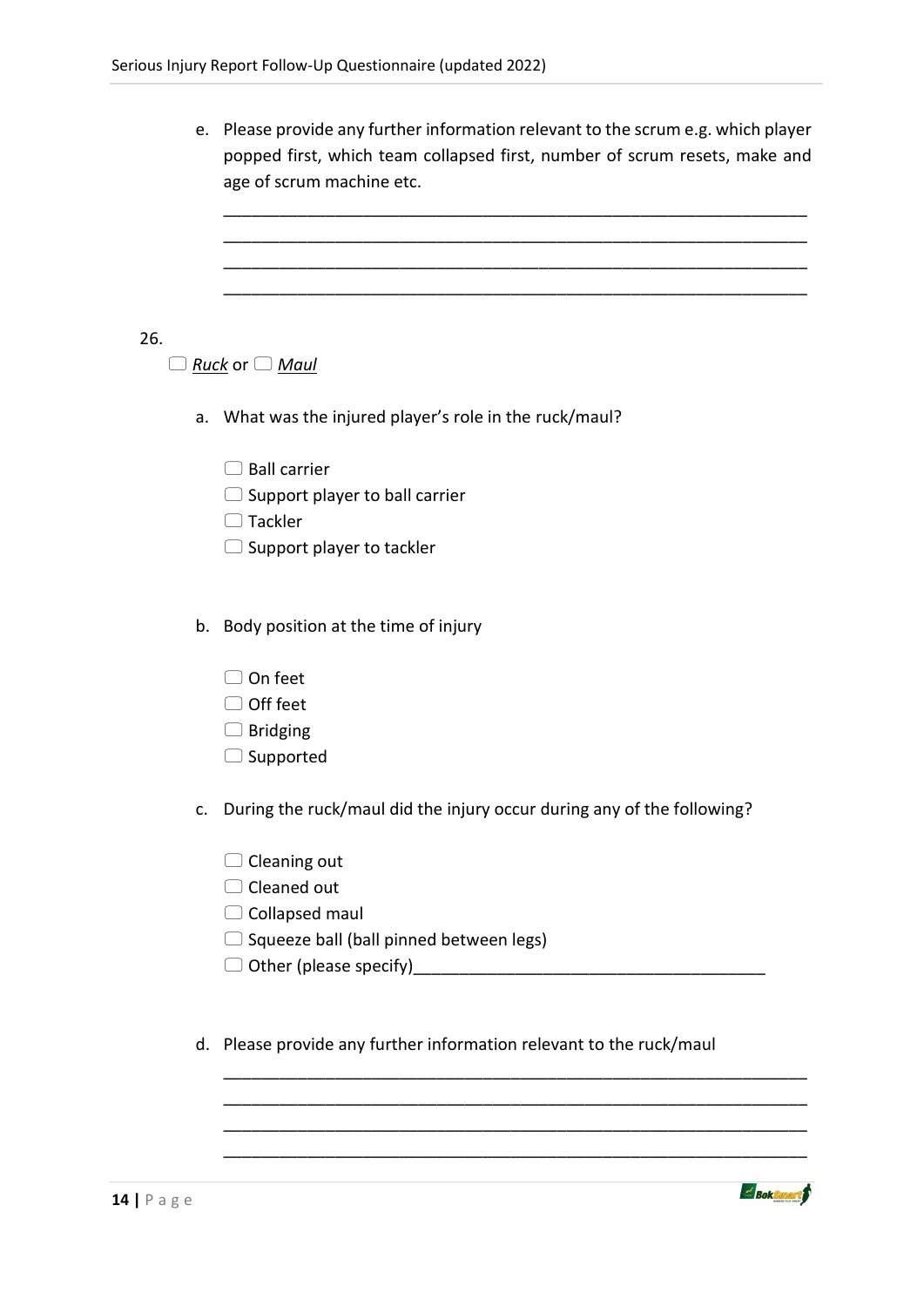# 27.

#### *Lineout*

- a. Identify how the injury occurred:
	- $\Box$  'Lifted player' fell during landing (no other player involved)
	- $\Box$  'Lifted player' fell during landing (other player(s) involved)
	- $\Box$  'Lifting player' injured (no other player involved)
	- $\Box$  'Lifting player' injured (other player(s) involved)
	- $\Box$  Other (please specify below)
- b. Please provide any further information relevant to the lineout e.g. which body part first made contact with the ground, etc.

\_\_\_\_\_\_\_\_\_\_\_\_\_\_\_\_\_\_\_\_\_\_\_\_\_\_\_\_\_\_\_\_\_\_\_\_\_\_\_\_\_\_\_\_\_\_\_\_\_\_\_\_\_\_\_\_\_\_\_\_\_\_\_ \_\_\_\_\_\_\_\_\_\_\_\_\_\_\_\_\_\_\_\_\_\_\_\_\_\_\_\_\_\_\_\_\_\_\_\_\_\_\_\_\_\_\_\_\_\_\_\_\_\_\_\_\_\_\_\_\_\_\_\_\_\_\_ \_\_\_\_\_\_\_\_\_\_\_\_\_\_\_\_\_\_\_\_\_\_\_\_\_\_\_\_\_\_\_\_\_\_\_\_\_\_\_\_\_\_\_\_\_\_\_\_\_\_\_\_\_\_\_\_\_\_\_\_\_\_\_ \_\_\_\_\_\_\_\_\_\_\_\_\_\_\_\_\_\_\_\_\_\_\_\_\_\_\_\_\_\_\_\_\_\_\_\_\_\_\_\_\_\_\_\_\_\_\_\_\_\_\_\_\_\_\_\_\_\_\_\_\_\_\_

28. Other categories

| $\Box$ Non-contact training |  |
|-----------------------------|--|
|-----------------------------|--|

- $\Box$  Collision (if accidental, then describe below)
- $\Box$  Kicking

 $\Box$  Running

a. Please provide relevant information to the activity being undertaken at the time of injury e.g. weight training, passing drills, running drills, phase play simulations etc.

\_\_\_\_\_\_\_\_\_\_\_\_\_\_\_\_\_\_\_\_\_\_\_\_\_\_\_\_\_\_\_\_\_\_\_\_\_\_\_\_\_\_\_\_\_\_\_\_\_\_\_\_\_\_\_\_\_\_\_\_\_\_\_ \_\_\_\_\_\_\_\_\_\_\_\_\_\_\_\_\_\_\_\_\_\_\_\_\_\_\_\_\_\_\_\_\_\_\_\_\_\_\_\_\_\_\_\_\_\_\_\_\_\_\_\_\_\_\_\_\_\_\_\_\_\_\_ \_\_\_\_\_\_\_\_\_\_\_\_\_\_\_\_\_\_\_\_\_\_\_\_\_\_\_\_\_\_\_\_\_\_\_\_\_\_\_\_\_\_\_\_\_\_\_\_\_\_\_\_\_\_\_\_\_\_\_\_\_\_\_ \_\_\_\_\_\_\_\_\_\_\_\_\_\_\_\_\_\_\_\_\_\_\_\_\_\_\_\_\_\_\_\_\_\_\_\_\_\_\_\_\_\_\_\_\_\_\_\_\_\_\_\_\_\_\_\_\_\_\_\_\_\_\_



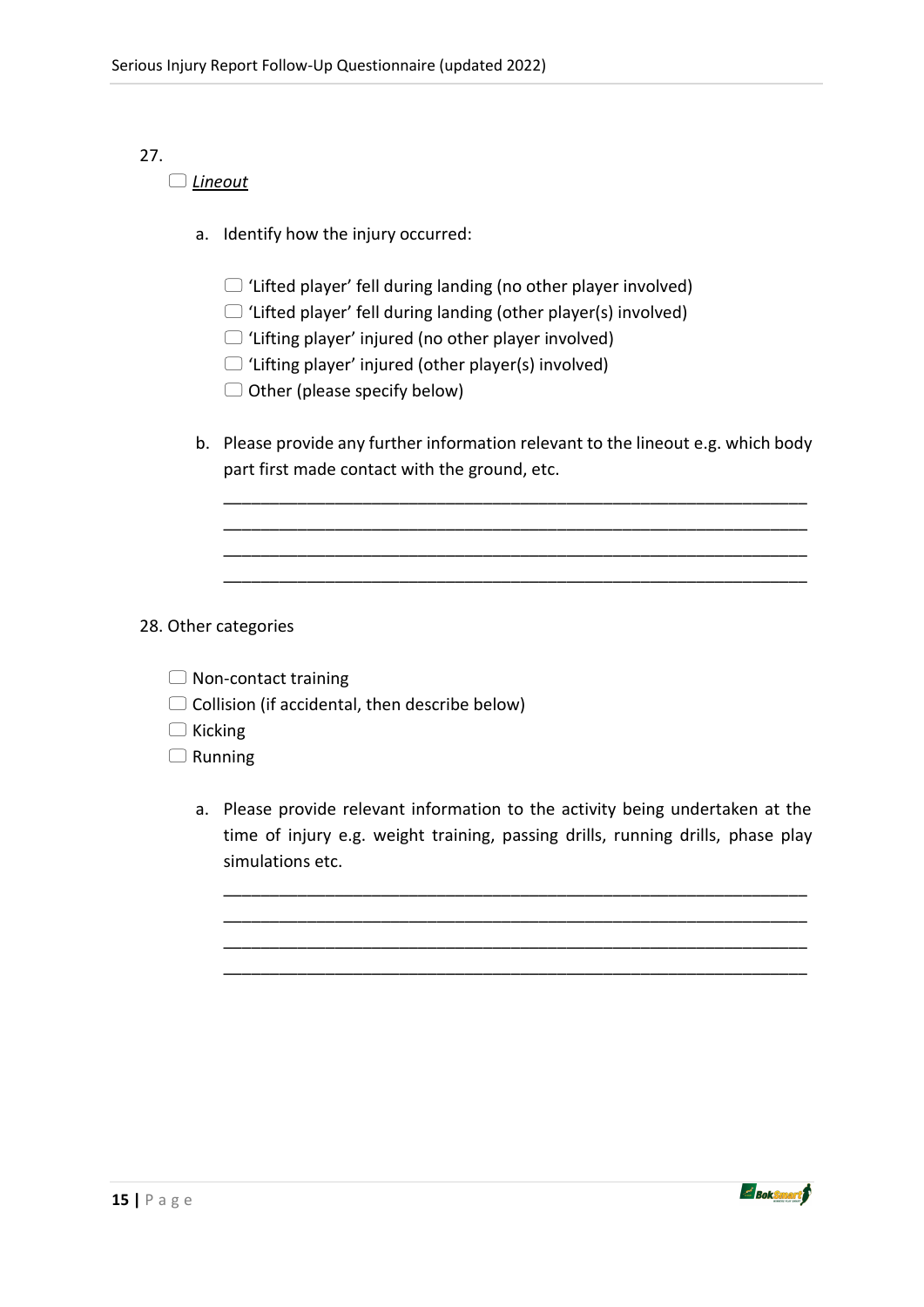## *SECTION D: IMMEDIATE POST-INJURY CARE (PRINT CLEARLY)*

- 29.
- a. Who of the following *medical or allied health professionals* were the first to provide on-field treatment or support to the injured player during the match or training session?
	- □ Medical Doctor
	- $\Box$  Physiotherapist
	- $\Box$  Biokineticist
	- $\Box$  Emergency Service Medic (paramedic)
	- □ First Aider
	- Nurse
	- □ None
- b. When was the injured player **FIRST** attended to by the medical or allied health professional?
	- $\Box$  On the pitch
	- $\Box$  Off the pitch
- 30. Was the player FIRST attended to by someone OTHER than a medical or allied health professional?
	- $\Box$  Yes  $\Box$  No
	- a. If answered Yes, then by whom?
	- □ BokSmart Rugby Medic
	- $\Box$  Coach
	- Referee
	- $\Box$  Spectator
	- $\Box$  Team official
	- $\Box$  Other (Please specify)

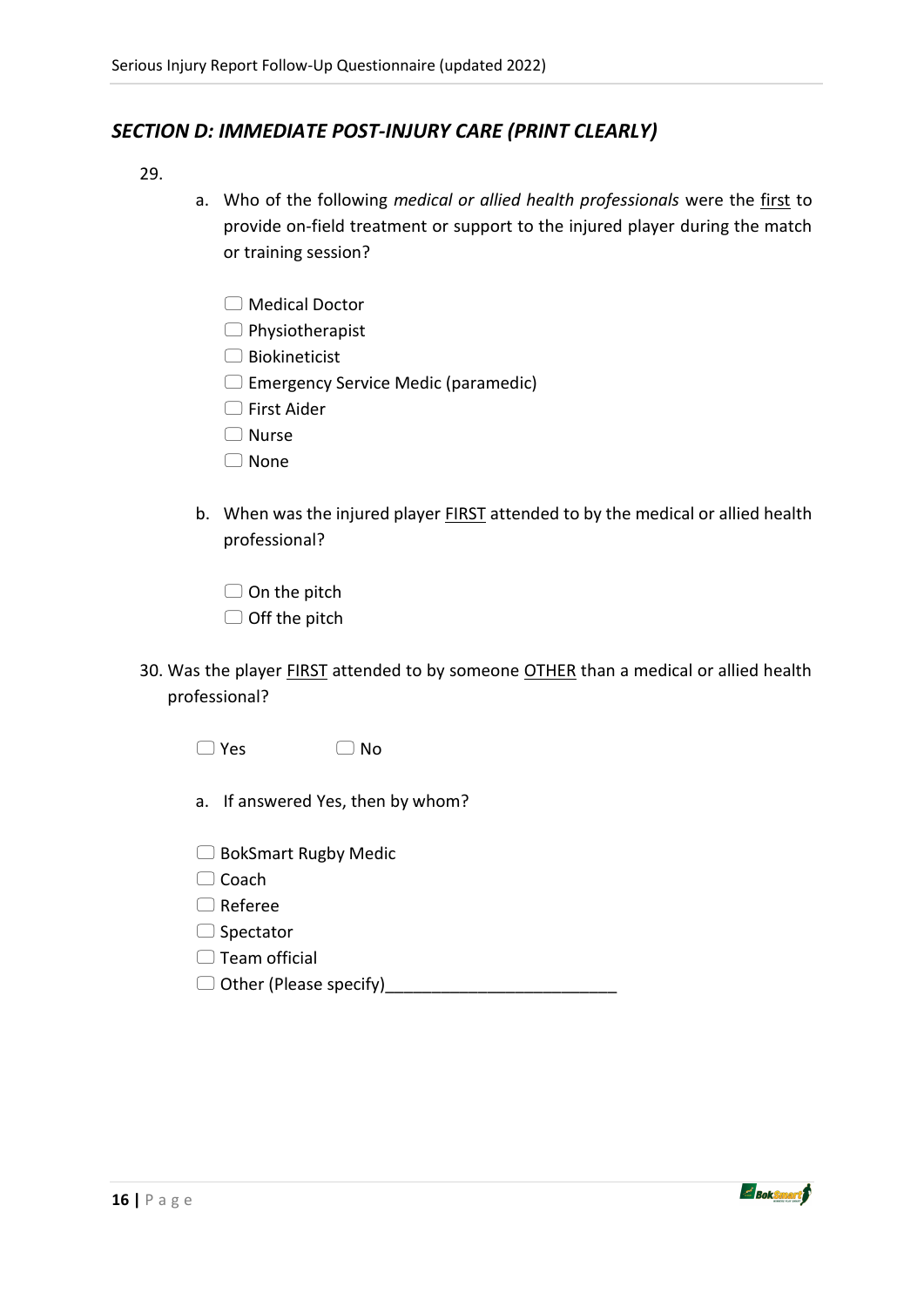- b. What actions were taken by this person?
- $\Box$  Player moved on the pitch
- $\Box$  Player removed from the pitch
- $\Box$  None e.g. waited for arrival of the paramedics/doctor
- $\Box$  Other (Please specify)
- 31. Who managed/assisted with the removal of the player from the pitch (was in charge/helped out)?
	- Medical Doctor
	- $\Box$  Physiotherapist
	- $\Box$  Biokineticist
	- $\Box$  Emergency Service Medic (paramedic)
	- $\Box$  First Aider
	- Nurse
	- □ BokSmart Rugby Medic
	- $\Box$  Coach
	- Referee
	- □ Spectator
	- $\Box$  Team official
	- $\Box$  Player walked off unassisted
	- $\Box$  Other player(s)
	- $\Box$  Other (Please specify)
- 32. What equipment was used in the removal of the injured player from the pitch?
	- a. Did they place a brace/collar over the neck?  $\Box$  Yes  $\Box$  No
	- b. Was the injured player placed on a stretcher?  $\Box$  Yes  $\Box$  No
	- c. Was the injured player placed on a spinal board?  $\Box$  Yes  $\Box$  No
	- d. Was the injured player stabilised using a spider harness?  $\Box$  Yes  $\Box$  No
	- e. Were head-blocks used to immobilise/stabilise the injured player's head and  $neck?$   $\Box$  Yes  $\Box$  No
	- f. Was Oxygen used?  $\Box$  Yes  $\Box$  No
	- g. Other (Please specify)
- 33. Did the player *leave* the field at any time during the match *before* the injury and *return* to the field of play?

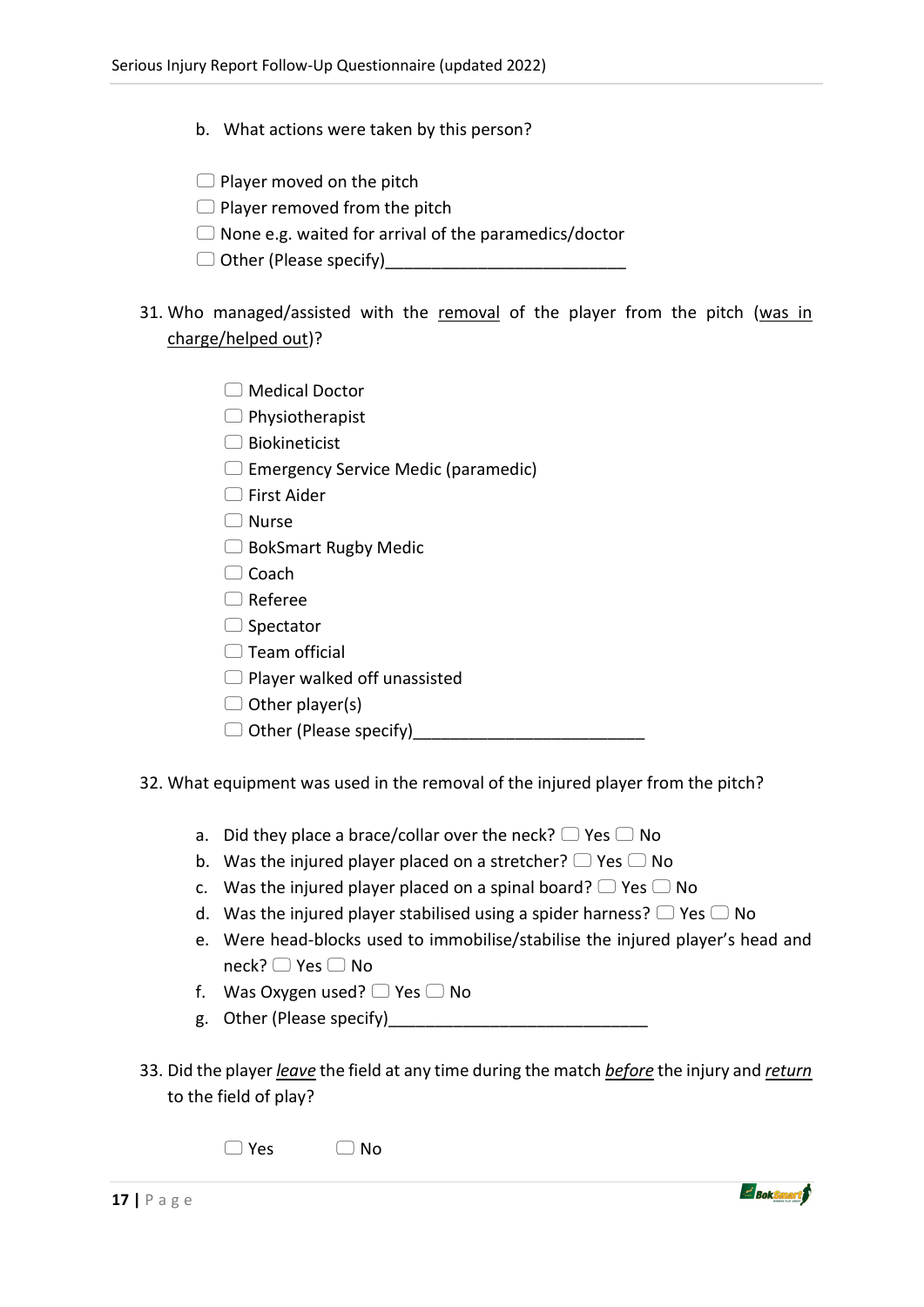34. Was the BokSmart Spineline number (*0800 678 678*) contacted at any given stage during the management of the injured player?

|     | __) Yes                                     | $\Box$ No                                                     |                                                                            |
|-----|---------------------------------------------|---------------------------------------------------------------|----------------------------------------------------------------------------|
|     | If answered No, then why not?               |                                                               |                                                                            |
|     |                                             |                                                               |                                                                            |
|     |                                             |                                                               |                                                                            |
|     |                                             | 35. Was the player taken <i>immediately</i> to hospital?      |                                                                            |
|     | $\Box$ Yes                                  | $\Box$ No                                                     |                                                                            |
|     |                                             |                                                               | a. How long did the player have to wait before being taken to hospital?    |
|     | $\Box$ < 1 hour                             |                                                               | $\Box$ 3-4 hours                                                           |
|     | $\Box$ 1-2 hours                            |                                                               | $\Box$ > 4 hours                                                           |
|     | $\Box$ 2-3 hours                            |                                                               |                                                                            |
|     | specify the reasons why?                    |                                                               | b. If more than 4 hours passed before being taken to hospital, then please |
|     |                                             |                                                               |                                                                            |
|     |                                             |                                                               |                                                                            |
|     |                                             | 36. How was the injured player taken to hospital?             |                                                                            |
|     | Ambulance                                   |                                                               |                                                                            |
| Car |                                             |                                                               |                                                                            |
|     | Helicopter<br>$\Box$ Other (Please specify) |                                                               |                                                                            |
|     |                                             |                                                               |                                                                            |
|     |                                             | 37. What hospital/medical facilities was the player taken to? |                                                                            |
|     |                                             |                                                               |                                                                            |
|     |                                             |                                                               |                                                                            |
|     |                                             |                                                               |                                                                            |

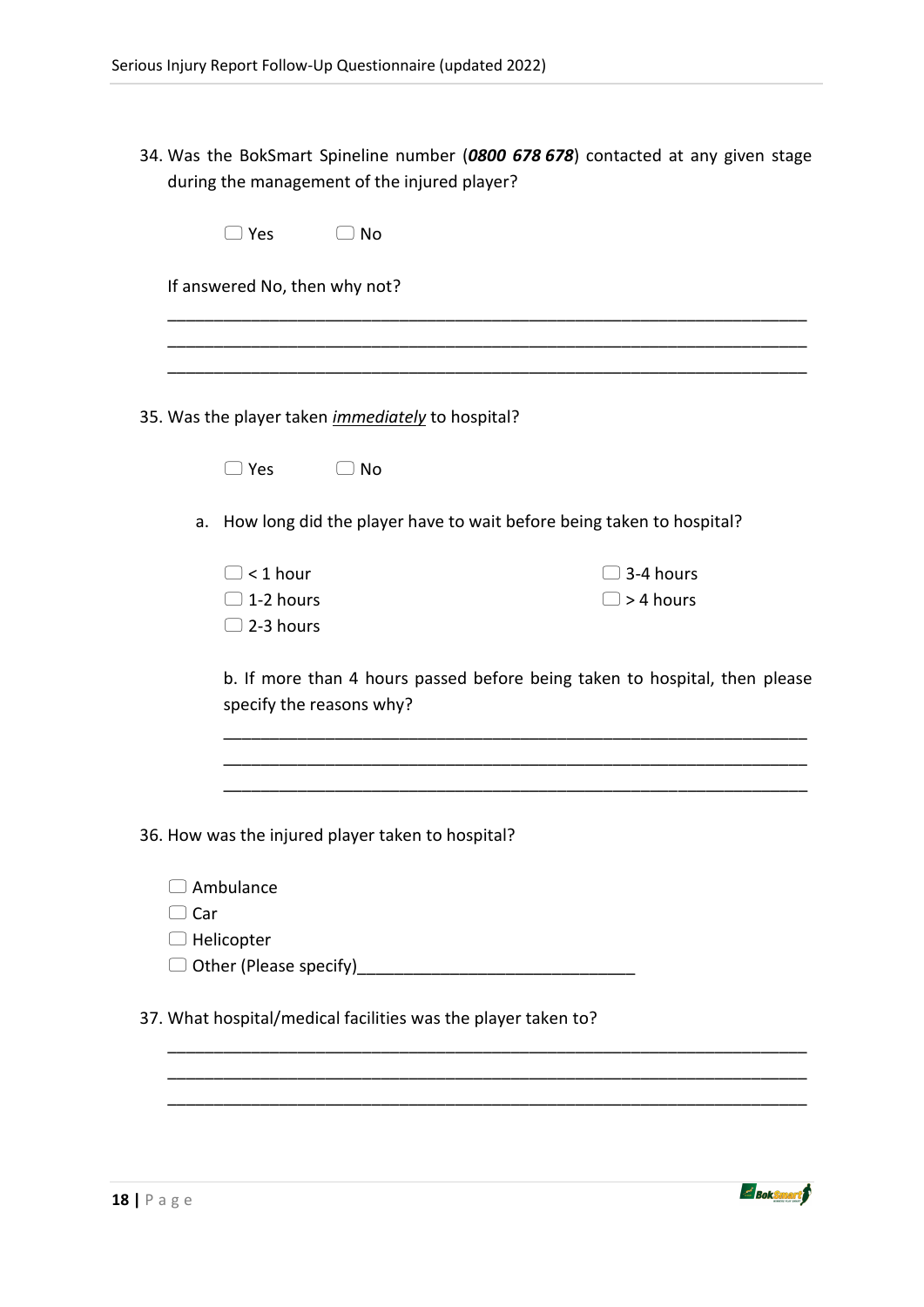38. Was the injured player wearing any of the following at the time?

- □ Mouthguard
- $\Box$  Shoulder pads

\_\_\_\_\_\_\_\_\_\_\_\_\_\_

 $\Box$  Headgear

## *SECTION E: EXPERIENCE AND TRAINING (PRINT CLEARLY)*

39. The number of games played by the injured player *this season* prior to injury?

- 40. Within the last 12 months did the injured player receive training from a qualified coach/trainer on how to *safely* and *correctly* perform the following activities?
	- a. Tackling techniques  $\Box$  Yes  $\Box$  No
	- b. Ball carrying techniques  $\Box$  Yes  $\Box$  No
	- c. Safe techniques in contact  $\Box$  Yes  $\Box$  No
	- d. Scrum techniques  $\Box$  Yes  $\Box$  No  $\Box$  Not relevant
	- e. Scrum engagement  $\Box$  Yes  $\Box$  No  $\Box$  Not relevant
	- f. Falling correctly in a collapsed scrum  $\Box$  Yes  $\Box$  No  $\Box$  Not relevant
	- g. Ruck techniques  $\Box$  Yes  $\Box$  No
	- h. Entering the ruck  $\Box$  Yes  $\Box$  No
	- i. Maul techniques  $\Box$  Yes  $\Box$  No
	- j. Entering a maul  $\Box$  Yes  $\Box$  No
	- k. Lineout techniques  $\Box$  Yes  $\Box$  No  $\Box$  Not relevant
	- I. Supporting in a lineout  $\Box$  Yes  $\Box$  No  $\Box$  Not relevant
	- m. Supporting a jumper at kick-off  $\Box$  Yes  $\Box$  No  $\Box$  Not relevant
- 41. Did the player have a *regular coach* other than the head coach of the team in charge of his/her rugby development?

| $\Box$ No |
|-----------|
|           |

|  |  | If Yes, then answer 41 (a-e) |  |  |  |
|--|--|------------------------------|--|--|--|
|--|--|------------------------------|--|--|--|

a. Had the coach attended a SARU or WORLD RUGBY Level coaching course?

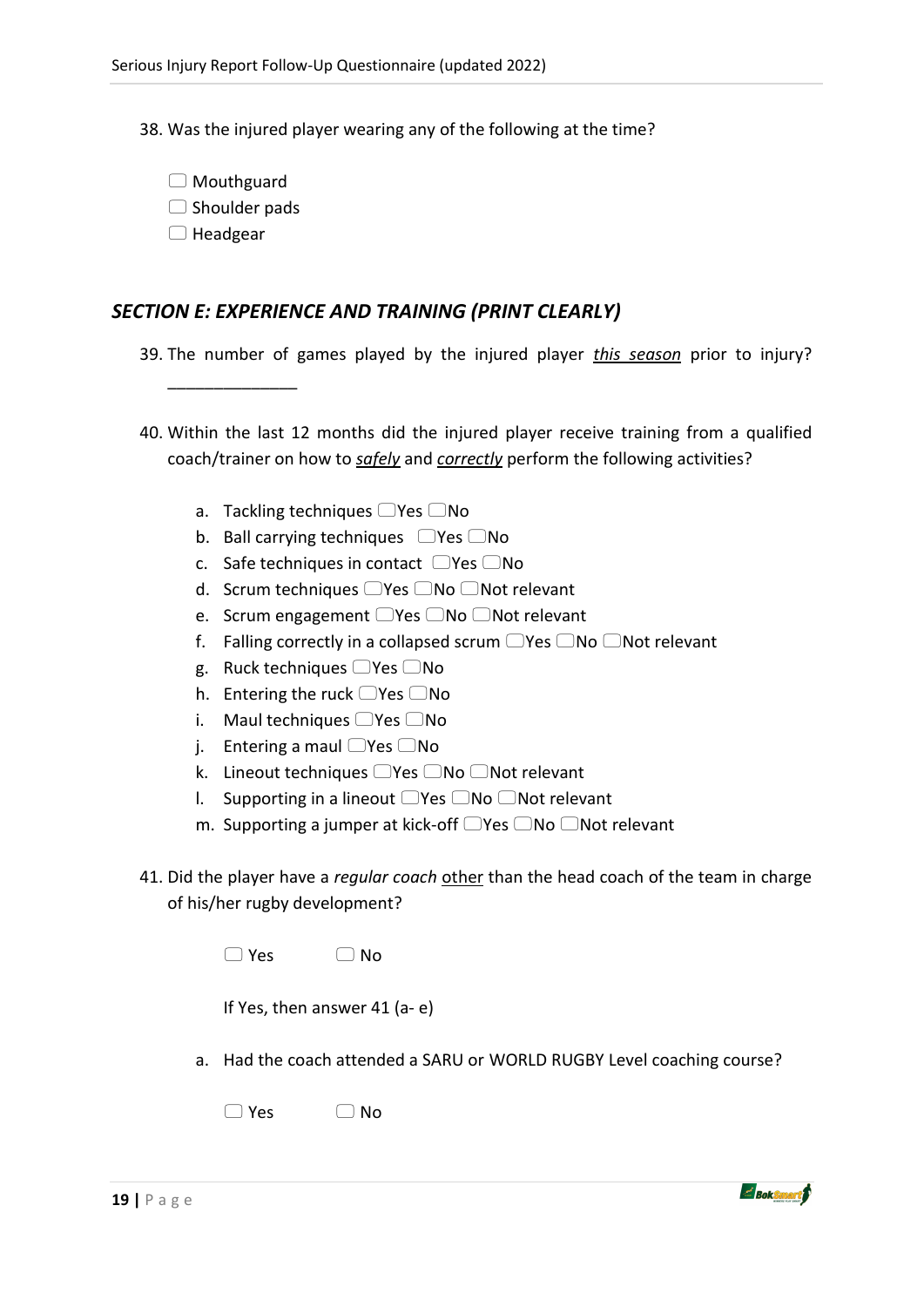|     |       |                               | b. If Yes then give details of the coach's training:                                       |
|-----|-------|-------------------------------|--------------------------------------------------------------------------------------------|
|     | C.    |                               | Date of the most recent course attended<br>$\mathbb N$<br>D<br>M                           |
|     |       |                               | d. Had the coach attended a BokSmart Rugby Safety course?                                  |
|     |       | $\supset$ Yes                 | $\Box$ No                                                                                  |
|     |       |                               | e. If Yes then provide the coach's BS-number: __________                                   |
| 42. |       |                               |                                                                                            |
|     |       | coach?                        | a. Did the player receive specific coaching for his/her position by a qualified            |
|     |       | ⊃ Yes                         | ]No                                                                                        |
|     |       | trainer?                      | b. Did the player receive specific conditioning for his/her position by a qualified        |
|     |       | $\Box$ Yes                    | $\Box$ No                                                                                  |
|     |       | conditioning?                 | 43. How long before the season did the player take part in pre-season strength and fitness |
|     | Never |                               |                                                                                            |
|     |       | 1-2 weeks                     |                                                                                            |
|     |       | 3-4 weeks                     |                                                                                            |
|     |       | 1-2 months                    |                                                                                            |
|     |       | 2-3 months<br>$\geq$ 3 months |                                                                                            |
|     |       |                               |                                                                                            |

44. How many training sessions did the player undertake each week during the pre-season training period? (Please give number of sessions or 0 if none was undertaken)

- a. Individual training sessions per week \_\_\_\_\_\_\_
- b. Team training sessions per week \_\_\_\_\_\_\_

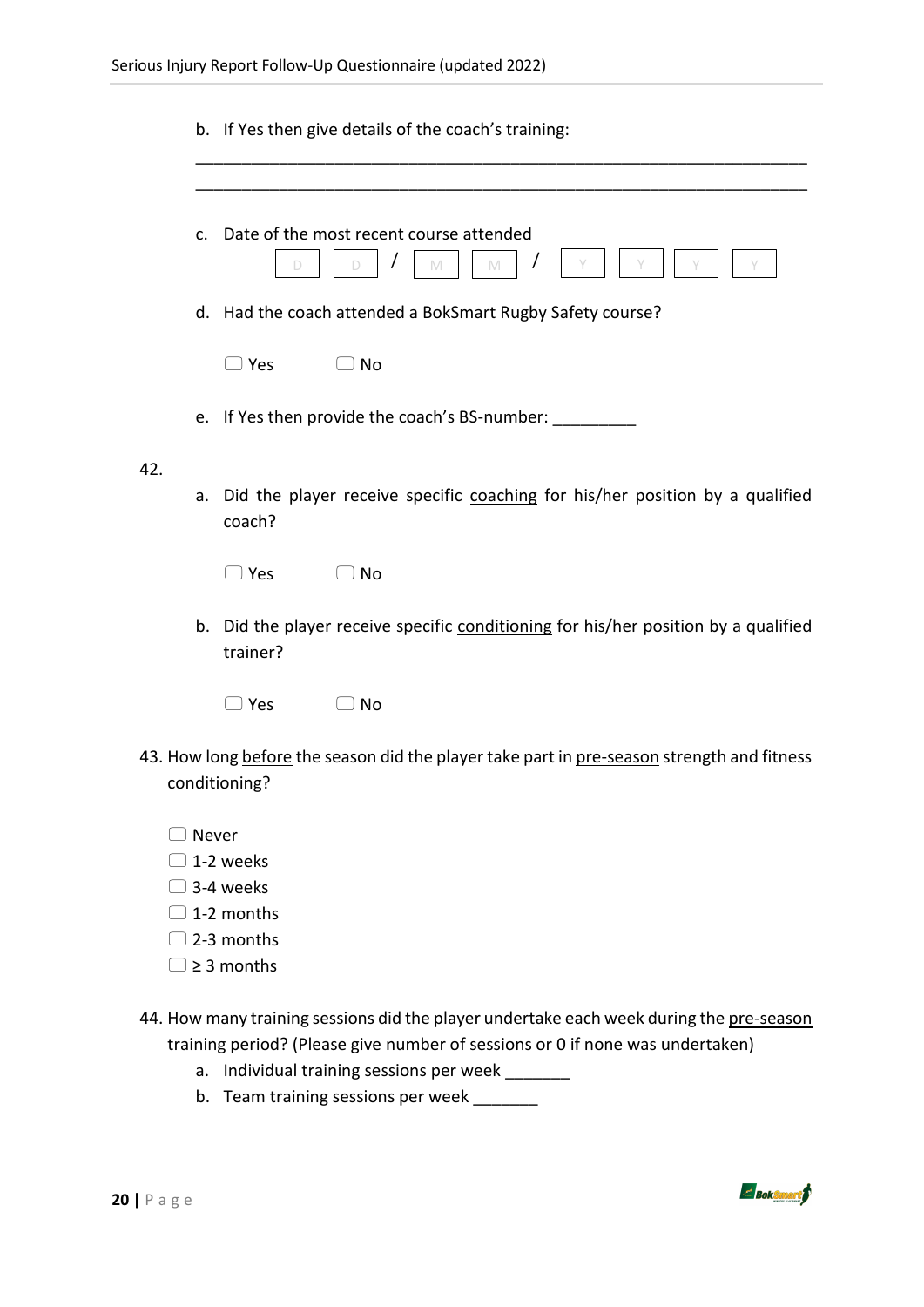- 45. On average, how many formal structured rugby training sessions did the player perform per week (at the time of injury)?
	- Never  $\bigcap$  1  $\Box$  2  $\bigcap$  3  $\Box$  More than 3
- 46. Other than the official team training sessions, what individual training did the player perform? Specify how often, the type of activity, average duration of each session, etc.

| <b>Activity</b> | <b>Intensity</b> |                               |              |           | How many times per week | <b>Average duration (min)</b> |
|-----------------|------------------|-------------------------------|--------------|-----------|-------------------------|-------------------------------|
|                 |                  | Easy Moderate Tough Very hard |              |           |                         |                               |
|                 | E                | M                             | T.           | VH        |                         | min                           |
|                 | F.               | M                             | T.           | VH        |                         | min                           |
|                 | E.               | M                             | T.           | VH        |                         | min                           |
|                 | F                | M                             | Τ            | <b>VH</b> |                         | min                           |
|                 | F                | M                             | $\mathbf{I}$ | VH        |                         | min                           |

47. Did the player participate in any strength/resistance/weight training at least twice per week during the season?

 $\bigcap$  Yes  $\bigcap$  No.

If YES, then for how many years has the player been performing structured strength/resistance/weight training and specify to what degree?

\_\_\_\_\_\_\_\_\_\_\_\_\_\_\_\_\_\_\_\_\_\_\_\_\_\_\_\_\_\_\_\_\_\_\_\_\_\_\_\_\_\_\_\_\_\_\_\_\_\_\_\_\_\_\_\_\_\_\_\_\_\_\_\_\_\_\_\_\_ \_\_\_\_\_\_\_\_\_\_\_\_\_\_\_\_\_\_\_\_\_\_\_\_\_\_\_\_\_\_\_\_\_\_\_\_\_\_\_\_\_\_\_\_\_\_\_\_\_\_\_\_\_\_\_\_\_\_\_\_\_\_\_\_\_\_\_\_\_ \_\_\_\_\_\_\_\_\_\_\_\_\_\_\_\_\_\_\_\_\_\_\_\_\_\_\_\_\_\_\_\_\_\_\_\_\_\_\_\_\_\_\_\_\_\_\_\_\_\_\_\_\_\_\_\_\_\_\_\_\_\_\_\_\_\_\_\_\_

48. Did the player participate in any neck strengthening exercises?

If YES, specify:

- $\Box$  Rarely, no more than 1 session per season
- $\Box$  Occasionally, less than 1 session per month
- $\Box$  Often, at least 1 session per month
- $\Box$  Regularly, at least 1 session per week

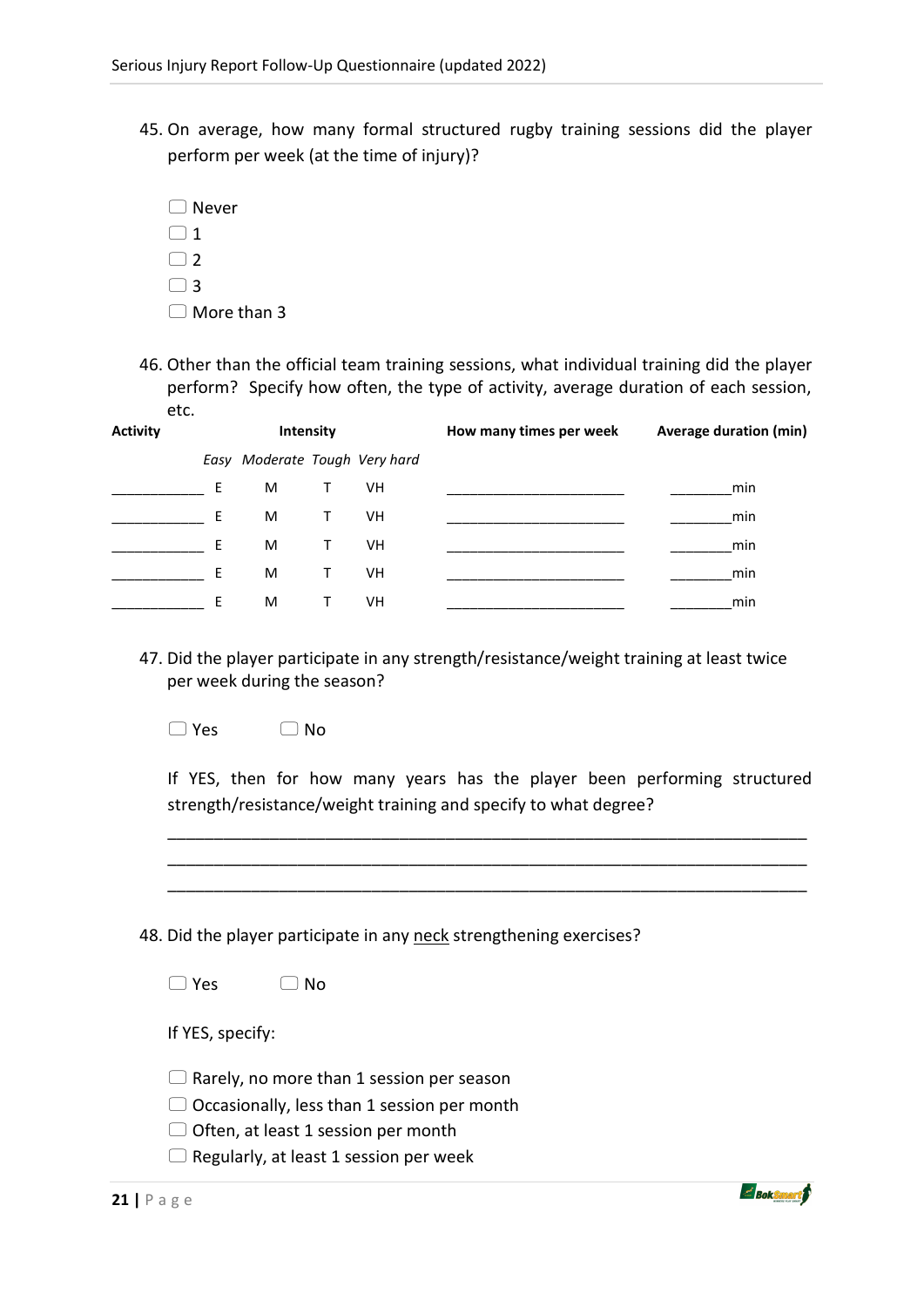| <b>Activity</b> |    |                               | Intensity    |    | How many times per week | <b>Average duration (min)</b> |
|-----------------|----|-------------------------------|--------------|----|-------------------------|-------------------------------|
|                 |    | Easy Moderate Tough Very hard |              |    |                         |                               |
|                 | E. | M                             | T.           | VH |                         | min                           |
|                 | E. | M                             | Τ            | VH |                         | min                           |
|                 | F  | M                             | Τ            | VH |                         | min                           |
|                 | E  | M                             | Τ            | VH |                         | min                           |
|                 | F  | M                             | $\mathbf{I}$ | VH |                         | min                           |

For more detail on *neck strengthening*, please complete the table below:

- 49. Compared to the injured player's *normal* training regime, in the week preceding the injury, what was the training level?
	- a. Training Volume
		- $\Box$ lower
		- $\Box$  The same
		- $\Box$  Higher
	- b. Training Intensity
		- $\Box$  Lower
		- $\Box$  The same
		- $\Box$  Higher

50. If injured in the *scrum*, then please answer the following:

- a. How many scrum engagements did the injured player typically practice per session?
- b. Compared to the injured player's *normal* training regime, in the week preceding the injury, what was the SCRUM SPECIFIC training level:
	- i. Training Volume
		- □ Lower
		- $\Box$  The same
		- $\Box$  Higher

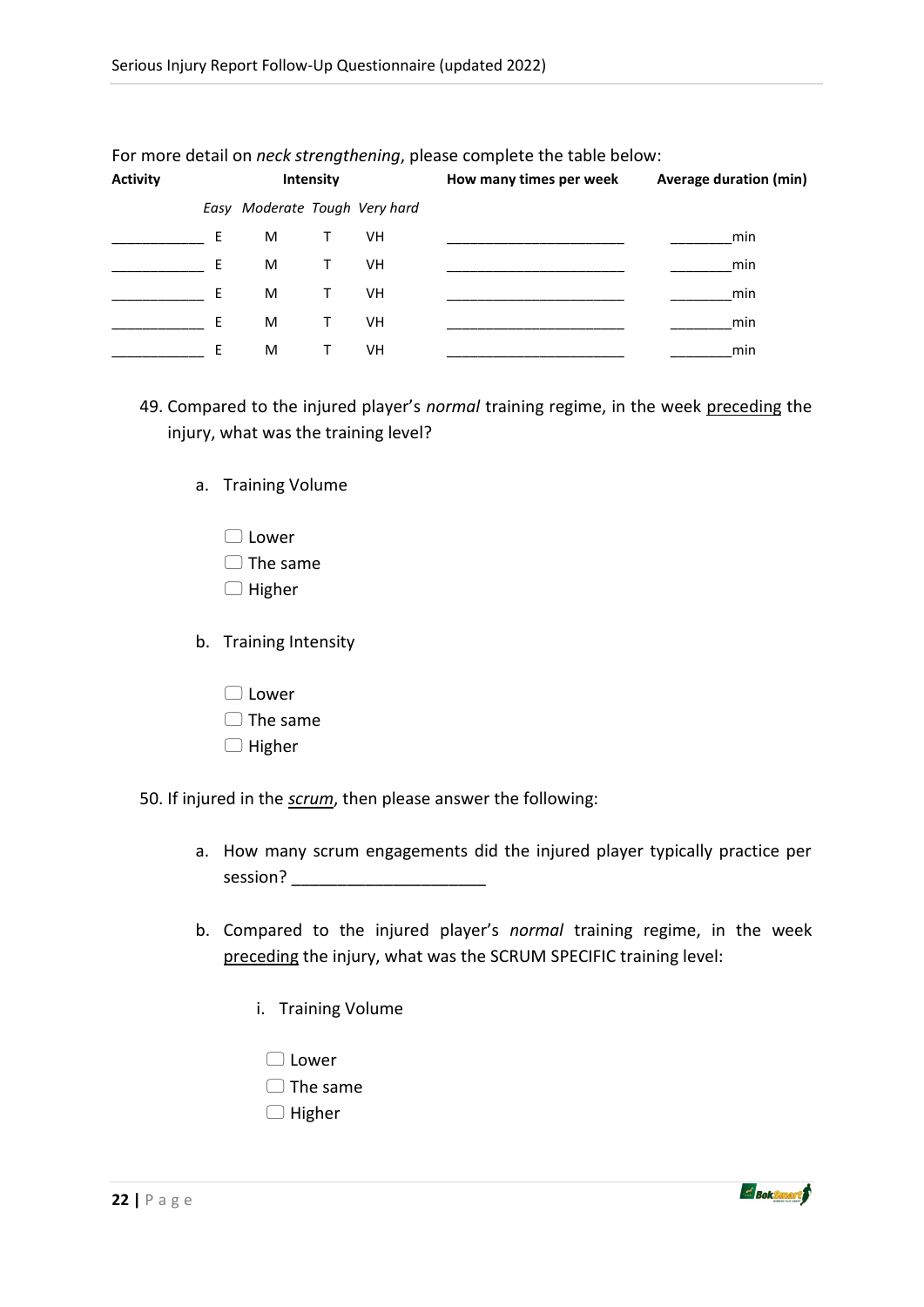| ii. Training Intensity                                                              |  |  |  |  |  |  |  |
|-------------------------------------------------------------------------------------|--|--|--|--|--|--|--|
| Lower<br>The same<br>Higher                                                         |  |  |  |  |  |  |  |
| 51. Did the player follow any special diet/eating plan before or during the season? |  |  |  |  |  |  |  |
| $\Box$ Yes<br>No                                                                    |  |  |  |  |  |  |  |
| 52. Did the player use any specific supplements before or during the season?        |  |  |  |  |  |  |  |
| $\supset$ Yes<br>No<br>$\sim$                                                       |  |  |  |  |  |  |  |
| a. If YES, elaborate                                                                |  |  |  |  |  |  |  |
|                                                                                     |  |  |  |  |  |  |  |
|                                                                                     |  |  |  |  |  |  |  |

### *SECTION F: PLAYING CONDITIONS (PRINT CLEARLY)*

53. What was the weather like on the day of injury? Please tick all of the appropriate answers:

| $\Box$ Hot        | $\Box$ Cold                    |
|-------------------|--------------------------------|
| $\Box$ Dry        | $\Box$ Heavy Rain              |
| $\Box$ Light Rain | $\Box$ Windy                   |
| $\Box$ Overcast   | $\Box$ Other (Please specify): |

a. Were the weather conditions on the day of the player's injury *typical* for the location and time of year?

| $\Box$ No<br>l Yes |  |
|--------------------|--|
|--------------------|--|

b. If NO, what are the typical weather conditions for the location and time of year at which the injury occurred?

\_\_\_\_\_\_\_\_\_\_\_\_\_\_\_\_\_\_\_\_\_\_\_\_\_\_\_\_\_\_\_\_\_\_\_\_\_\_\_\_\_\_\_\_\_\_\_\_\_\_\_\_\_\_\_\_\_\_\_\_\_\_\_\_\_\_\_\_\_ \_\_\_\_\_\_\_\_\_\_\_\_\_\_\_\_\_\_\_\_\_\_\_\_\_\_\_\_\_\_\_\_\_\_\_\_\_\_\_\_\_\_\_\_\_\_\_\_\_\_\_\_\_\_\_\_\_\_\_\_\_\_\_\_\_\_\_\_\_ \_\_\_\_\_\_\_\_\_\_\_\_\_\_\_\_\_\_\_\_\_\_\_\_\_\_\_\_\_\_\_\_\_\_\_\_\_\_\_\_\_\_\_\_\_\_\_\_\_\_\_\_\_\_\_\_\_\_\_\_\_\_\_\_\_\_\_\_\_

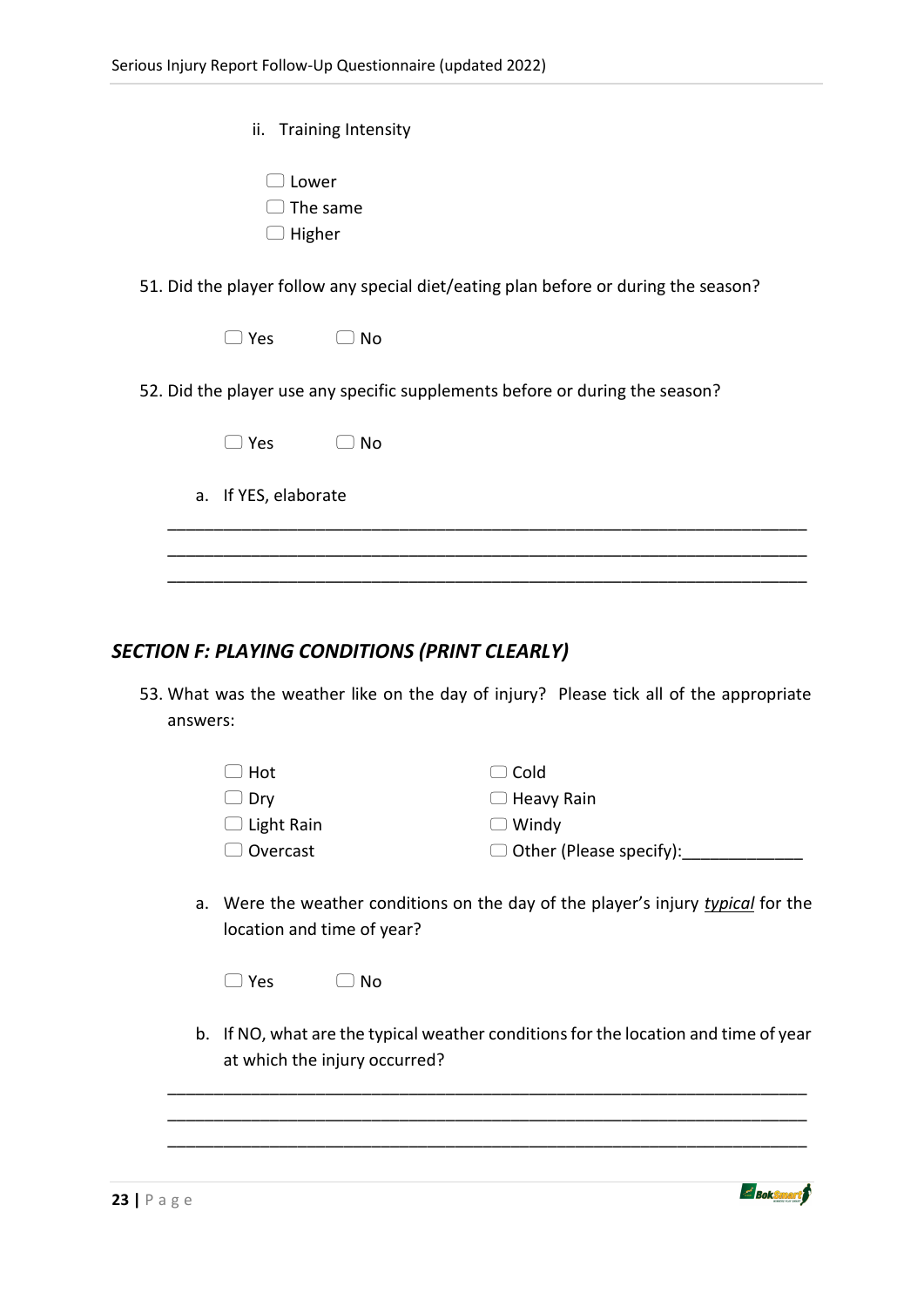- c. What was the temperature at the time of injury? (You can get this information from the local weather service)
- 54. On what type of surface did the injury occur?
	- Wood e.g. gym floor
	- □ Tarmac or similar
	- □ Concrete
	- $\Box$  Natural grass
	- $\Box$  Artificial turf rubber infill
- $\Box$  Artificial turf sand infill
	- Dirt or sand
	- □ Gravel
	- Other (Please specify):\_\_\_\_\_\_\_\_\_\_\_\_\_
- 55. How hard was the field or surface?
	- $\Box$  Soft
	- $\Box$  Firm
	- □ Very hard

56. How was the surface of the field?

- $\Box$  Slippery
- $\Box$  Medium grip
- $\Box$  Good, solid footing (hard grip)

57. What was the condition of the playing surface?

- a. Even
	- $\Box$  Flat and rough
	- $\Box$  Flat and smooth
- b. Uneven
	- $\Box$  Sloping and rough
	- $\Box$  Sloping and smooth

58. Does the player feel that the field condition contributed towards the injury?

 $\Box$  Yes  $\Box$  No

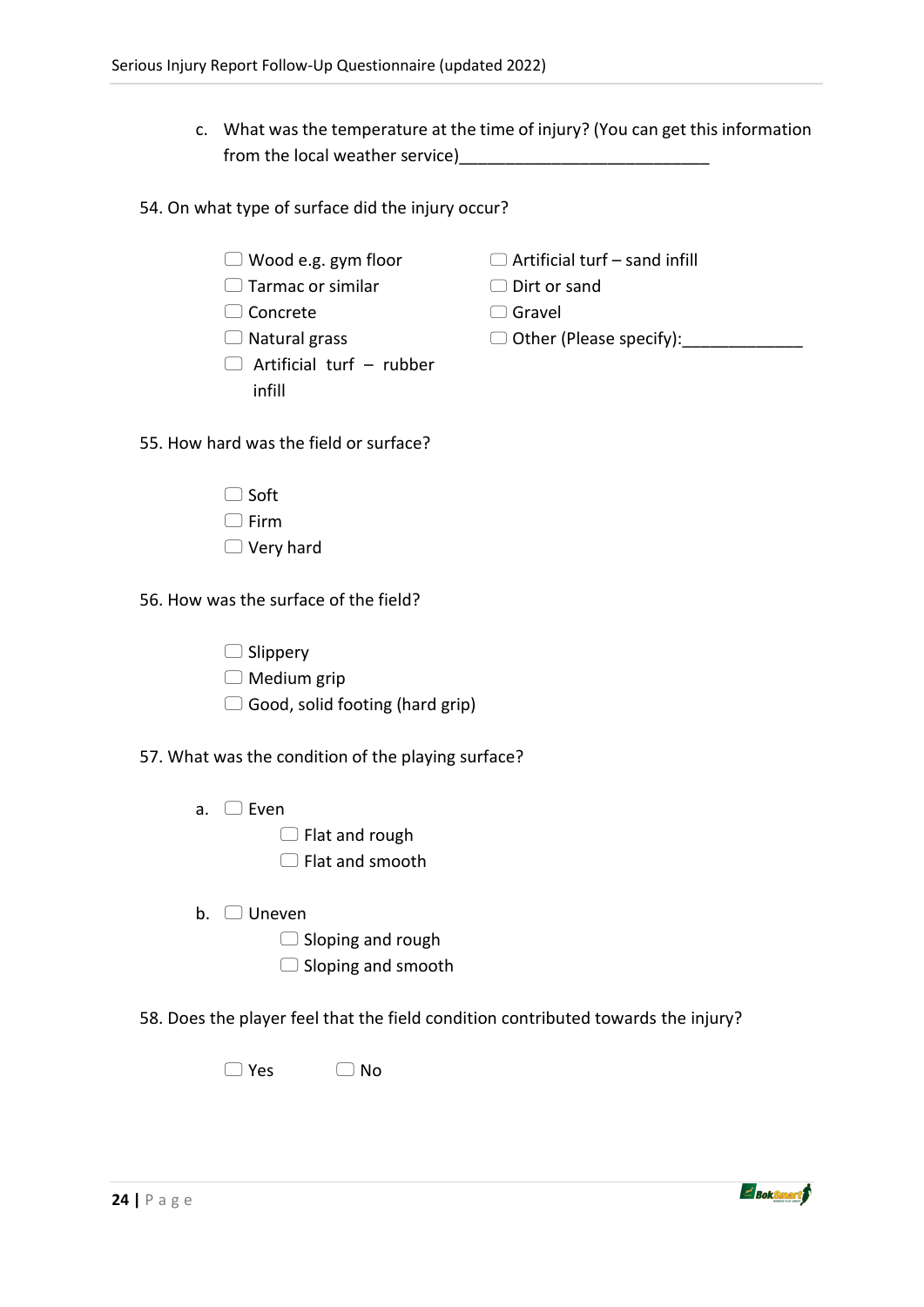| 60. What type of footwear was the player using at the time of injury?   |
|-------------------------------------------------------------------------|
| $\Box$ None                                                             |
| $\Box$ Trainers/tekkies                                                 |
| $\Box$ Studded boots                                                    |
|                                                                         |
| 61. If wearing studded boots, please tick all applicable answers below: |
| $\Box$ Brand new                                                        |
| $\Box$ Worn in                                                          |
| $\Box$ Old/damaged                                                      |
| $\Box$ Short studs                                                      |
| $\Box$ Long studs                                                       |
| $\Box$ Multi studs                                                      |
| $\Box$ Six studs                                                        |
| $\Box$ Other (Please specify):                                          |
| 62. In the player's opinion, what was the main cause of his/her injury? |

|                 |  |  |  |  |  | 63. Does the player have any recommendations to prevent others from sustaining a |  |
|-----------------|--|--|--|--|--|----------------------------------------------------------------------------------|--|
| similar injury? |  |  |  |  |  |                                                                                  |  |

\_\_\_\_\_\_\_\_\_\_\_\_\_\_\_\_\_\_\_\_\_\_\_\_\_\_\_\_\_\_\_\_\_\_\_\_\_\_\_\_\_\_\_\_\_\_\_\_\_\_\_\_\_\_\_\_\_\_\_\_\_\_\_\_\_\_\_\_\_ \_\_\_\_\_\_\_\_\_\_\_\_\_\_\_\_\_\_\_\_\_\_\_\_\_\_\_\_\_\_\_\_\_\_\_\_\_\_\_\_\_\_\_\_\_\_\_\_\_\_\_\_\_\_\_\_\_\_\_\_\_\_\_\_\_\_\_\_\_ \_\_\_\_\_\_\_\_\_\_\_\_\_\_\_\_\_\_\_\_\_\_\_\_\_\_\_\_\_\_\_\_\_\_\_\_\_\_\_\_\_\_\_\_\_\_\_\_\_\_\_\_\_\_\_\_\_\_\_\_\_\_\_\_\_\_\_\_\_



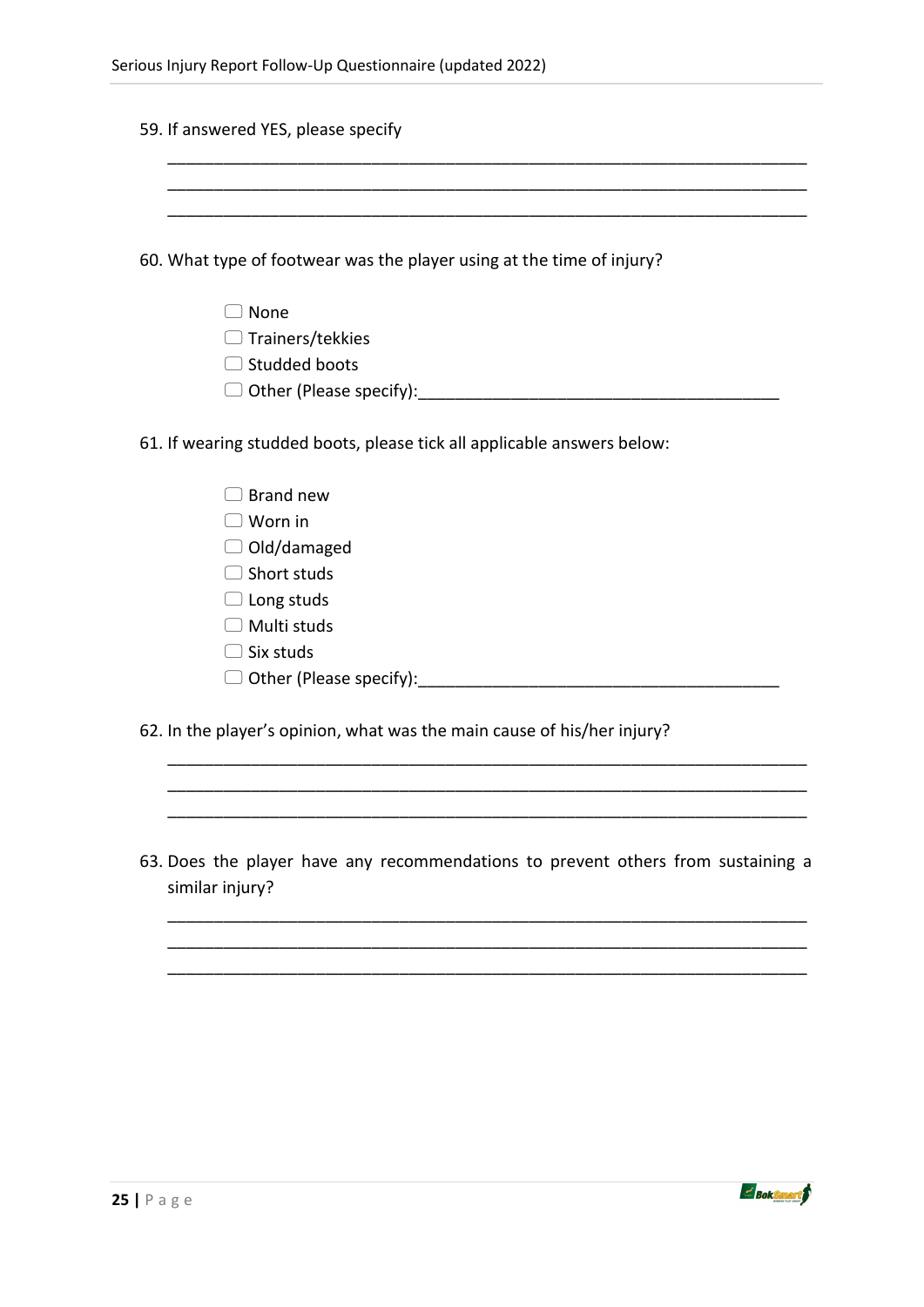# *SECTION G: OUTCOME OF INJURY (PRINT CLEARLY)*

# **Outcome of Injury Classification Matrix for** *Cervical Spinal Cord* **Injuries (C1-C7):**



64. What was the initial hospital-based *diagnosis*?

- □ Deceased
	- $\Box$  A fatal spinal cord injury
	- $\Box$  A fatal head injury
	- $\Box$  Cardiac event
	- $\Box$  Other e.g. stroke:
- □ Non-fatal Spinal Cord Injury
	- $\Box$  Quadriplegia and Wheelchair bound
	- $\Box$  Potential catastrophic injury with recovery (residual damage but walks with assistive devices and may be in a wheelchair)
	- $\Box$  Potential catastrophic injury with recovery (residual damage but walks without assistive devices)
	- $\Box$  No apparent residual damage and full recovery expected

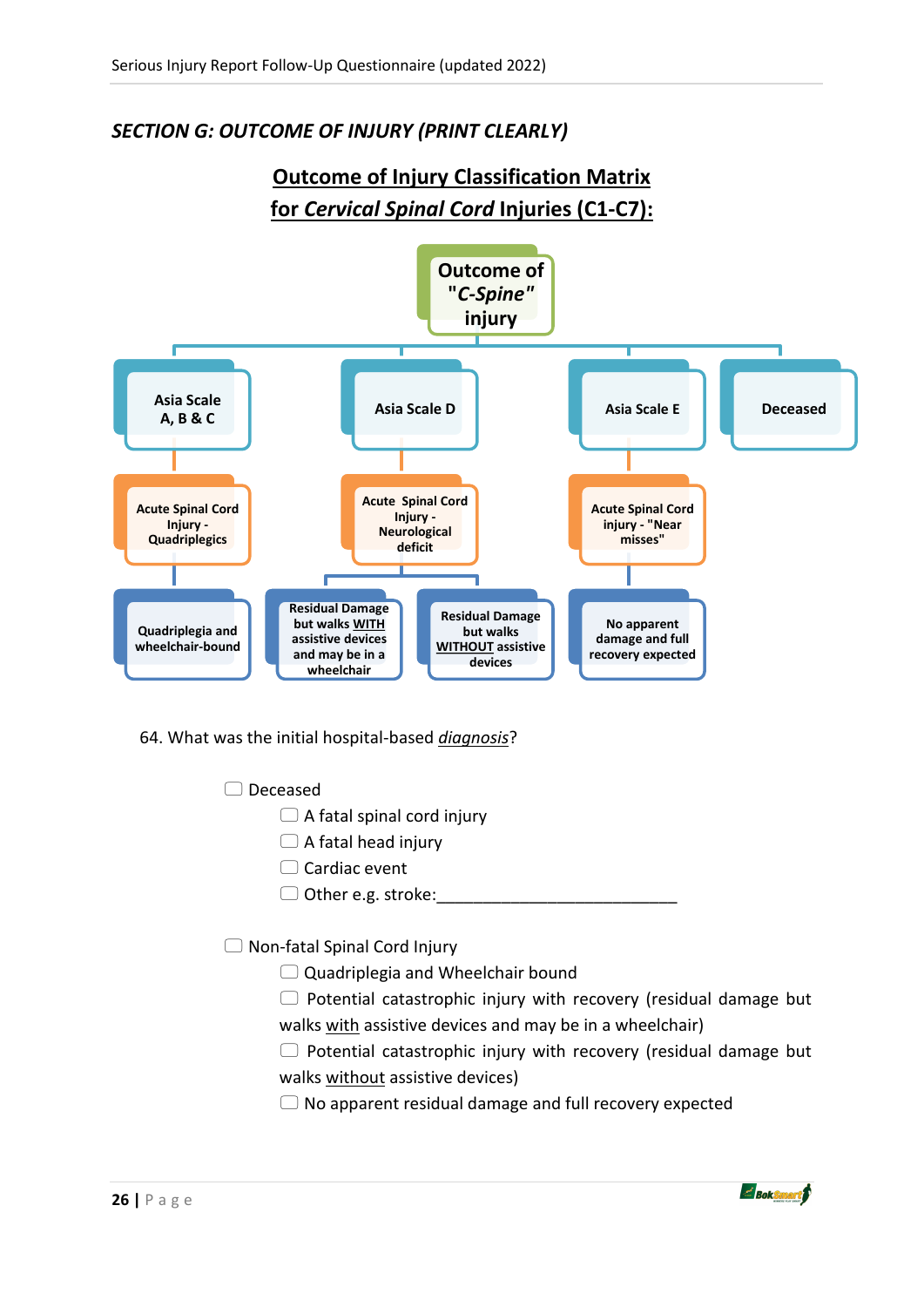$\Box$  Head injuries (see Question 66)  $\Box$  Fully recovered

 $\Box$  With disability

65. Asia Impairment Scale for *Cervical Spinal Cord* injured players at time of diagnosis

 $\Box$  A – *Complete*: no motor or sensory function is preserved in the sacral segments S4-S5

 B – *Incomplete*: sensory but not motor function is preserved below the neurological level, and includes the sacral segments S4-S5

 C – *Incomplete*: motor function is preserved below the neurological level, and more than half of key muscles below the neurological level have a muscle grade less than 3

 $\Box$  D – *Incomplete*: motor function is preserved below the neurological level and at least half of key muscles below the neurological level have a muscle grade of 3 or more

 $\Box$  E – *Normal*: motor and sensory function are normal



 $\leq$  BokSmart $\beta$ 

# **Outcome of Injury Classification Matrix**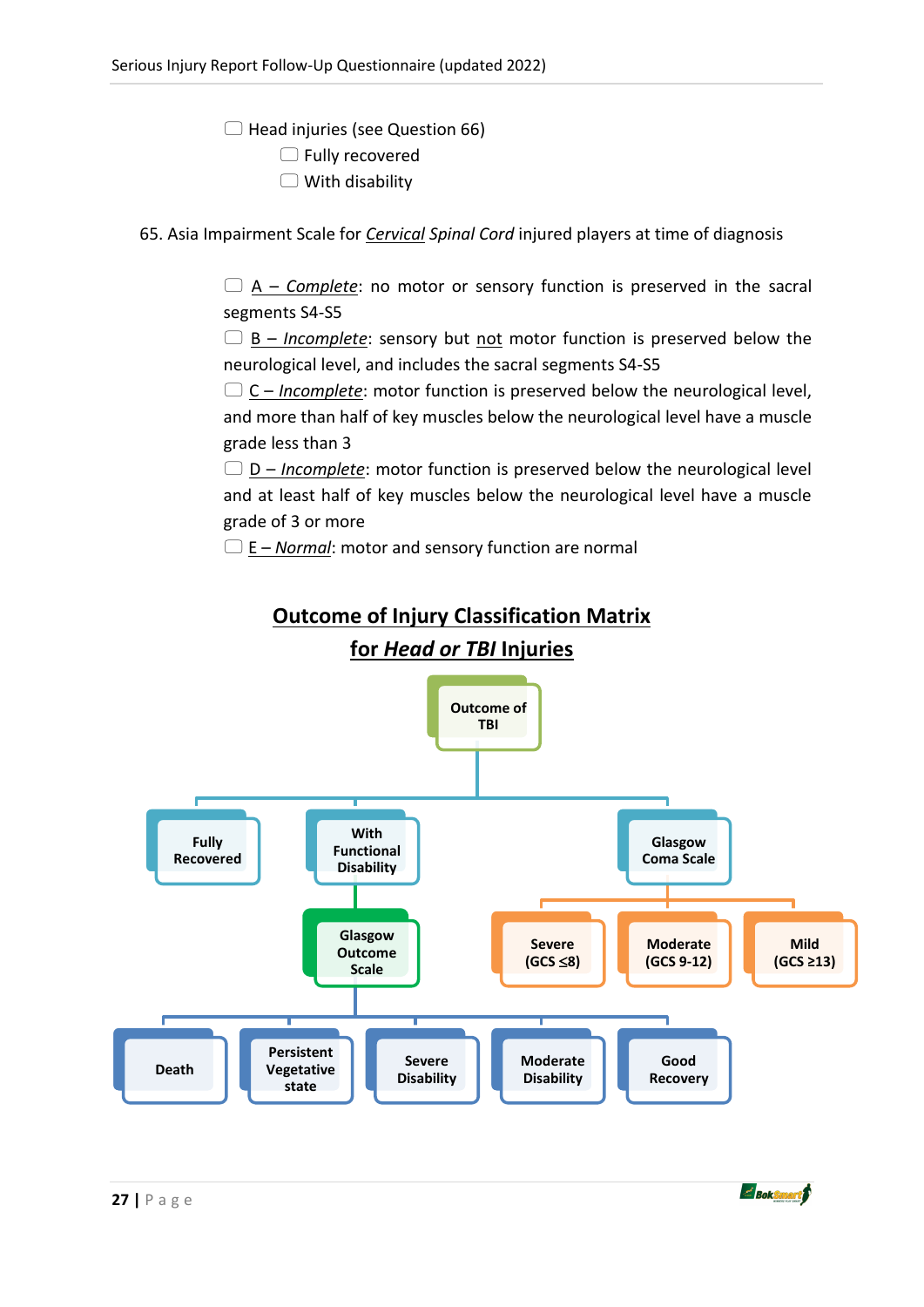66. *Glasgow Coma Scale* (GCS) for Head or Brain (TBI) injured players at time of *diagnosis*:

 *Mild (GCS ≥ 13)* – loss of consciousness and/or confusion and disorientation was shorter than 30 minutes

 *Moderate (GCS 9-12)* – loss of consciousness >30 minutes; physical or cognitive impairments that may or may not resolve; benefit from rehabilitation *Severe (GCS 8)* – Coma; unconscious state; no meaningful response; no voluntary activities

- 67. *Glasgow Outcome Scale* (GOS) for Head or Brain (TBI) injured players at *discharge*:
	- *Death*

 *Persistent Vegetative state* – A vegetative state that lasts for longer than 1 month. A vegetative state consists of sleep-wake cycles, arousal but no interaction with the environment and no localised response to pain

 *Severe Disability (conscious but disabled)* – patient depends on others for daily support due to mental or physical disability or both

 *Moderate disability (disabled but independent)* – patient is independent as far as daily life is concerned. The disability found includes varying degrees of dysphasia, hemiparesis, ataxia, as well as intellectual and memory deficits and personality changes

 *Good recovery* – Resumption of normal activities even though there may be minor neurological or psychological deficits

### *SECTION H: PLAYER'S MEDICAL HISTORY (PRINT CLEARLY)*

68.

a. Did the player suffer from any medical conditions or illnesses that interrupted their training or match play in the week prior to the injury?

\_\_\_\_\_\_\_\_\_\_\_\_\_\_\_\_\_\_\_\_\_\_\_\_\_\_\_\_\_\_\_\_\_\_\_\_\_\_\_\_\_\_\_\_\_\_\_\_\_\_\_\_\_\_\_\_\_\_\_\_\_\_\_\_\_\_\_\_\_ \_\_\_\_\_\_\_\_\_\_\_\_\_\_\_\_\_\_\_\_\_\_\_\_\_\_\_\_\_\_\_\_\_\_\_\_\_\_\_\_\_\_\_\_\_\_\_\_\_\_\_\_\_\_\_\_\_\_\_\_\_\_\_\_\_\_\_\_\_ \_\_\_\_\_\_\_\_\_\_\_\_\_\_\_\_\_\_\_\_\_\_\_\_\_\_\_\_\_\_\_\_\_\_\_\_\_\_\_\_\_\_\_\_\_\_\_\_\_\_\_\_\_\_\_\_\_\_\_\_\_\_\_\_\_\_\_\_\_

b. If YES, then describe the conditions/illnesses:



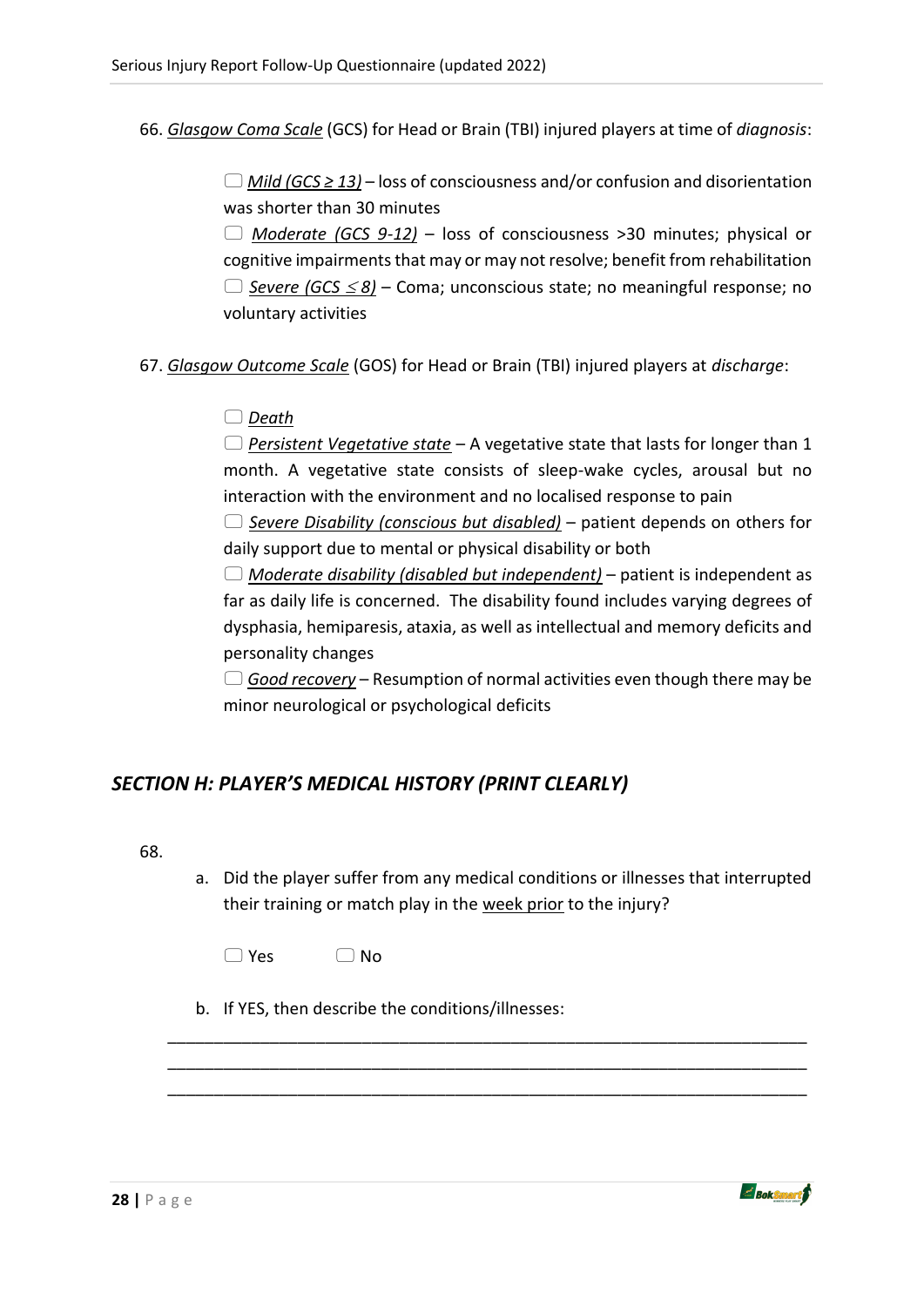#### 69.

| a. Does the player have any long-term medical conditions or illnesses that may |
|--------------------------------------------------------------------------------|
| be relevant to the injury e.g. epilepsy, diabetes?                             |

\_\_\_\_\_\_\_\_\_\_\_\_\_\_\_\_\_\_\_\_\_\_\_\_\_\_\_\_\_\_\_\_\_\_\_\_\_\_\_\_\_\_\_\_\_\_\_\_\_\_\_\_\_\_\_\_\_\_\_\_\_\_\_\_\_\_\_\_\_ \_\_\_\_\_\_\_\_\_\_\_\_\_\_\_\_\_\_\_\_\_\_\_\_\_\_\_\_\_\_\_\_\_\_\_\_\_\_\_\_\_\_\_\_\_\_\_\_\_\_\_\_\_\_\_\_\_\_\_\_\_\_\_\_\_\_\_\_\_ \_\_\_\_\_\_\_\_\_\_\_\_\_\_\_\_\_\_\_\_\_\_\_\_\_\_\_\_\_\_\_\_\_\_\_\_\_\_\_\_\_\_\_\_\_\_\_\_\_\_\_\_\_\_\_\_\_\_\_\_\_\_\_\_\_\_\_\_\_

| $\Box$ No |
|-----------|
|           |
|           |

b. If YES, then describe the conditions/illnesses:

70.

a. Does the player have a history of "stinger" (also known as burner, nerve pinch and brachial plexus injuries)?

 $\sim$  . The contribution of the contribution of the contribution of the contribution of the contribution of the contribution of the contribution of the contribution of the contribution of the contribution of the contributi

- $\Box$  Yes  $\Box$  No
- b. If YES, then describe the history:

#### 71.

a. Had the player ever sustained a previous *neck/spinal injury* before?

\_\_\_\_\_\_\_\_\_\_\_\_\_\_\_\_\_\_\_\_\_\_\_\_\_\_\_\_\_\_\_\_\_\_\_\_\_\_\_\_\_\_\_\_\_\_\_\_\_\_\_\_\_\_\_\_\_\_\_\_\_\_\_\_\_\_\_\_\_ \_\_\_\_\_\_\_\_\_\_\_\_\_\_\_\_\_\_\_\_\_\_\_\_\_\_\_\_\_\_\_\_\_\_\_\_\_\_\_\_\_\_\_\_\_\_\_\_\_\_\_\_\_\_\_\_\_\_\_\_\_\_\_\_\_\_\_\_\_

| $\Box$ No |
|-----------|
|           |

b. If YES, then please provide details of the nature and circumstances of the previous neck/spinal injury:

\_\_\_\_\_\_\_\_\_\_\_\_\_\_\_\_\_\_\_\_\_\_\_\_\_\_\_\_\_\_\_\_\_\_\_\_\_\_\_\_\_\_\_\_\_\_\_\_\_\_\_\_\_\_\_\_\_\_\_\_\_\_\_\_\_\_\_\_\_ \_\_\_\_\_\_\_\_\_\_\_\_\_\_\_\_\_\_\_\_\_\_\_\_\_\_\_\_\_\_\_\_\_\_\_\_\_\_\_\_\_\_\_\_\_\_\_\_\_\_\_\_\_\_\_\_\_\_\_\_\_\_\_\_\_\_\_\_\_ \_\_\_\_\_\_\_\_\_\_\_\_\_\_\_\_\_\_\_\_\_\_\_\_\_\_\_\_\_\_\_\_\_\_\_\_\_\_\_\_\_\_\_\_\_\_\_\_\_\_\_\_\_\_\_\_\_\_\_\_\_\_\_\_\_\_\_\_\_

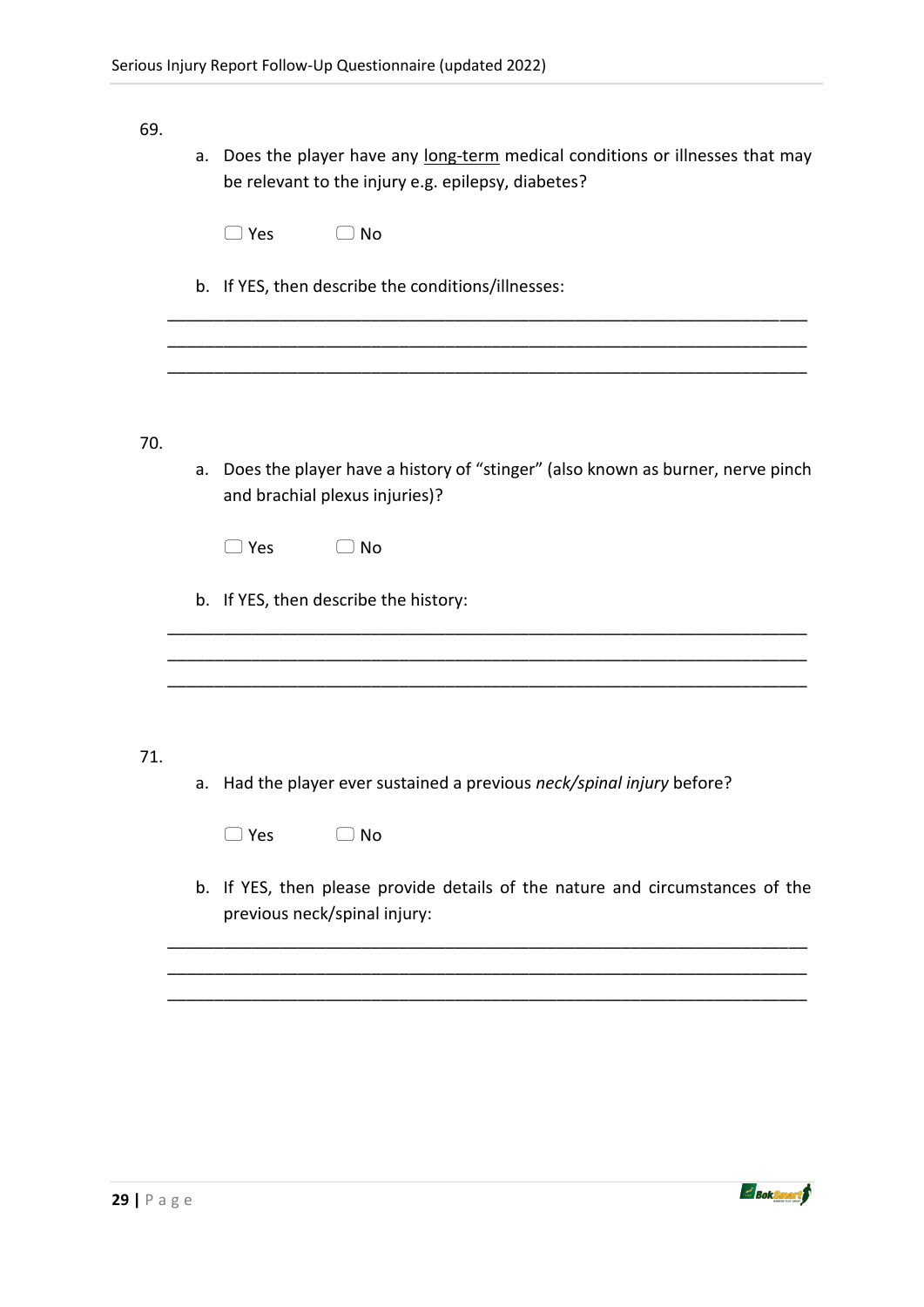| c. Had the player ever sustained a previous SIGNIFICANT neck/spinal injury (that |
|----------------------------------------------------------------------------------|
| is requiring hospital admission or scans (MRI or CT scan), with prolonged        |
| symptoms for over 1 month, associated with arm symptoms or preventing play       |
| for more than 2 weeks):                                                          |

d. If YES, then please provide details of the nature and circumstances of the previous SIGNIFICANT neck/spinal injury:

\_\_\_\_\_\_\_\_\_\_\_\_\_\_\_\_\_\_\_\_\_\_\_\_\_\_\_\_\_\_\_\_\_\_\_\_\_\_\_\_\_\_\_\_\_\_\_\_\_\_\_\_\_\_\_\_\_\_\_\_\_\_\_\_\_\_\_\_\_

|           | e. Had the player fully recovered from the previous SIGNIFICANT neck/spinal<br>injury before starting the match/training session in which the current injury<br>was sustained? |
|-----------|--------------------------------------------------------------------------------------------------------------------------------------------------------------------------------|
|           | $\Box$ Yes<br>_) No                                                                                                                                                            |
| f.        | Did the player receive treatment for the previous neck/spinal injury?                                                                                                          |
|           | $\Box$ Yes<br>$\supset$ No                                                                                                                                                     |
| g.        | Briefly describe the treatment received:                                                                                                                                       |
|           |                                                                                                                                                                                |
| 72.<br>a. | Had the player ever sustained a previous head/brain/concussion injury before?                                                                                                  |
|           | $\supset$ Yes<br>$\supset$ No                                                                                                                                                  |
|           | b. If YES, then please provide details of the nature and circumstances of the<br>previous head/brain/concussion injury:                                                        |